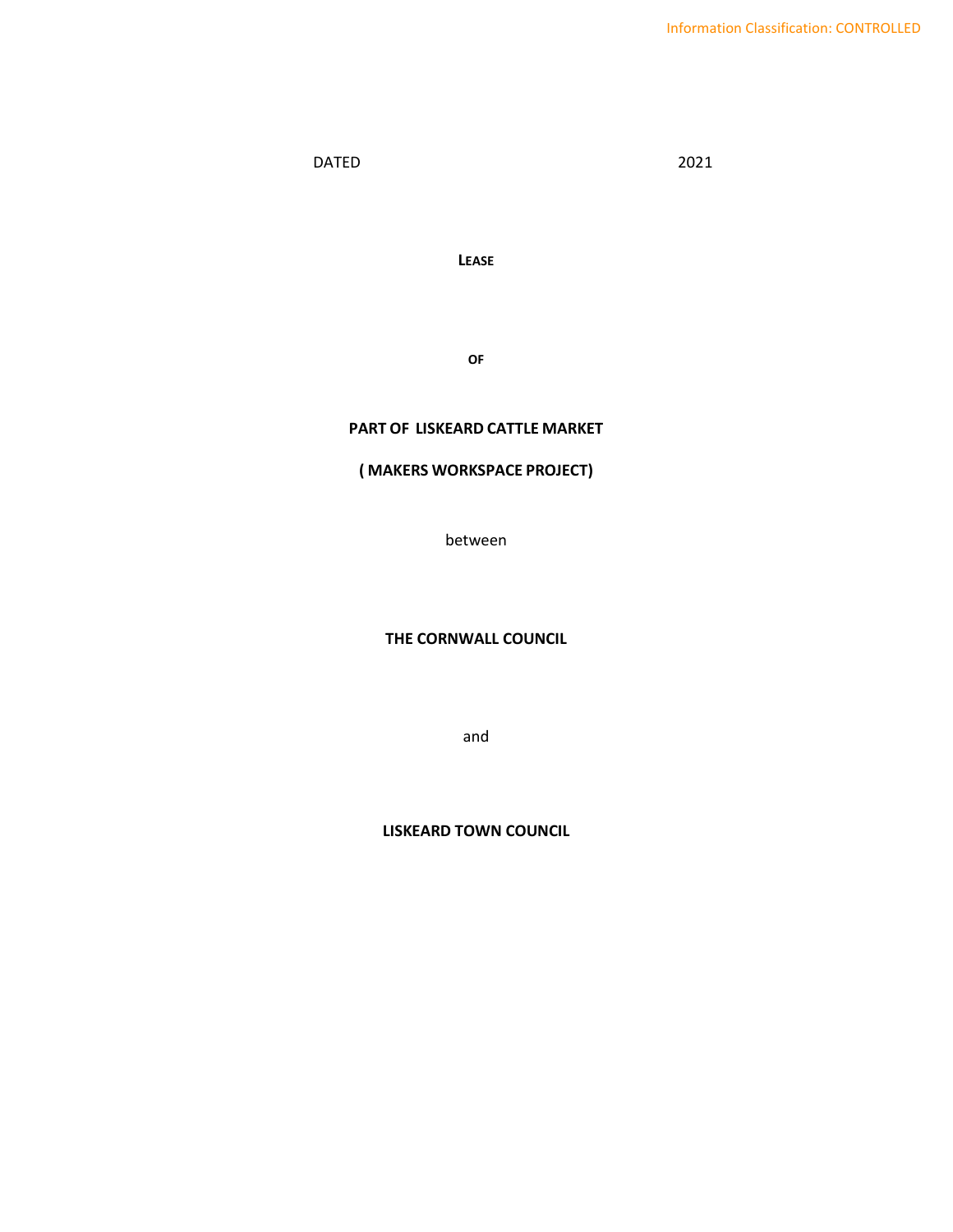#### **PRESCRIBED CLAUSES**

The following clauses are prescribed under rule 58A of the Land Registration Rules 2003.

## **LR1. Date of lease**

- **LR2. Title number(s)**
- **LR2.1 Landlord's title number(s)**

CL222566

**LR2.2 Other title numbers**

**None**

**LR3**. **Parties to this lease**

#### **Landlord**

THE CORNWALL COUNCIL of New County Hall, Treyew Road, Truro, Cornwall, TR1 3AY

**Tenant**

LISKEARD TOWN COUNCIL of 3-5 West Street, Liskeard, Cornwall PL14 6BW

**Guarantor**

None

## **LR4**. **Property**

In the case of a conflict between this clause and the remainder of this lease then, for the purposes of registration, this clause shall prevail.

See the definition of "Property" in Schedule 1 of this lease.

# **LR5. Prescribed statements etc.**

LR5.1 Statements prescribed under rules 179 (dispositions in favour of a charity), 180 (dispositions by a charity) or 196 (leases under the Leasehold Reform, Housing and Urban Development Act 1993) of the Land Registration Rules 2003.

None.

| GF / 062059 / 03465473 / Version : | Page 2 |
|------------------------------------|--------|
|                                    |        |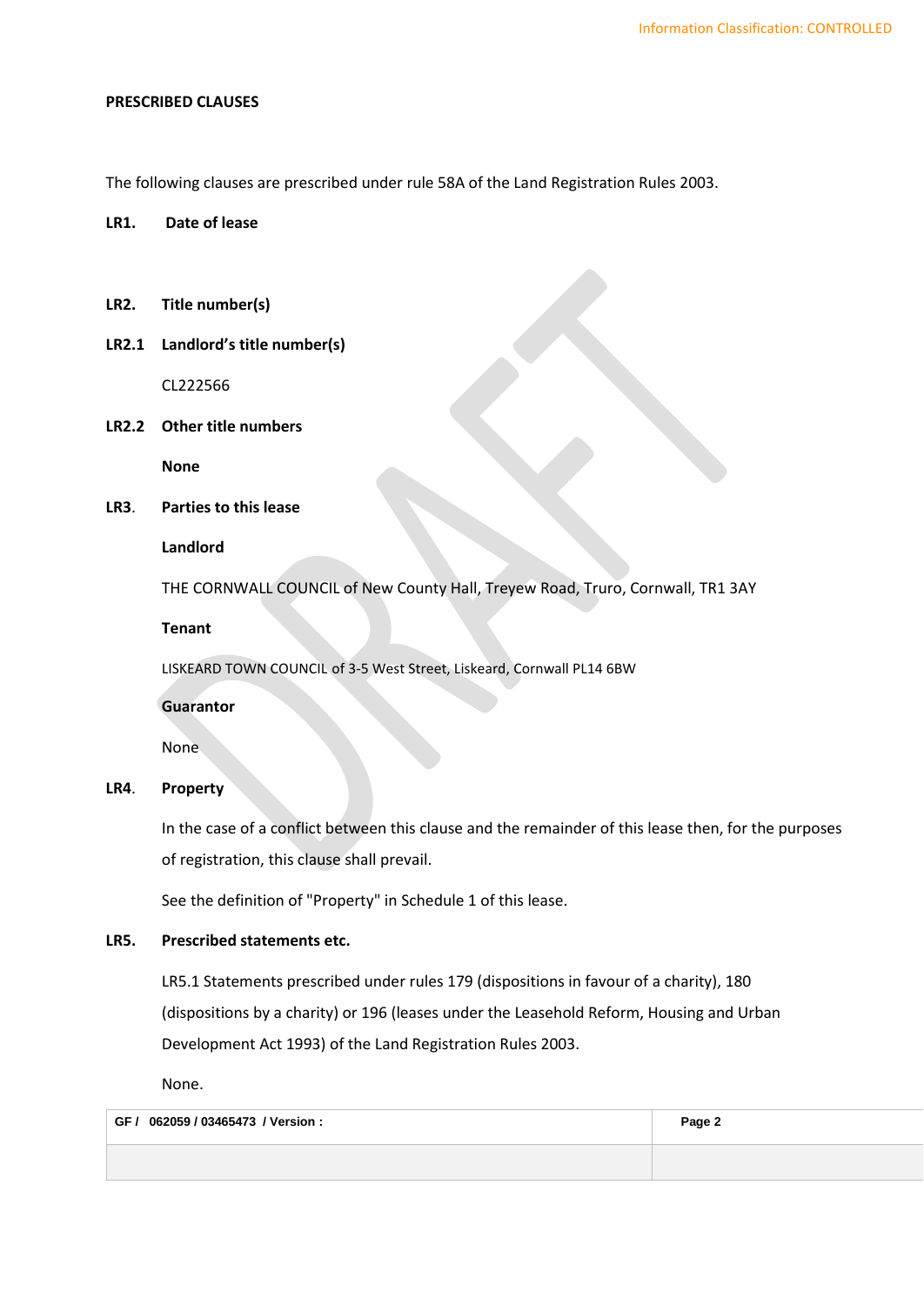LR5.2 This lease is made under, or by reference to, provisions of:

None.

# **LR6. Term for which the Property is leased**

The term as specified in this lease at clause [1.1](#page-4-0) in the definition of "Contractual Term".

**LR7. Premium**

**None.**

## **LR8. Prohibitions or restrictions on disposing of this lease**

This lease contains a provision that prohibits or restricts dispositions.

**LR9**. **Rights of acquisition etc.**

**LR9.1 Tenant's contractual rights to renew this lease, to acquire the reversion or another lease of the Property, or to acquire an interest in other land**

None.

**LR9.2 Tenant's covenant to (or offer to) surrender this lease**

None.

**LR9.3 Landlord's contractual rights to acquire this lease**

**None.**

**LR10**. **Restrictive covenants given in this lease by the Landlord in respect of land other than the Property**

None.

#### **LR11. Easements**

**LR11.1 Easements granted by this lease for the benefit of the Property**

The easements as specified in clause [3](#page-9-0) of this lease.

**LR11.2 Easements granted or reserved by this lease over the Property for the benefit of other property**

The easements as specified in clause [4](#page-10-0) of this lease.

#### **LR12. Estate rentcharge burdening the Property**

| 062059 / 03465473 / Version :<br>GF / | Page 3 |
|---------------------------------------|--------|
|                                       |        |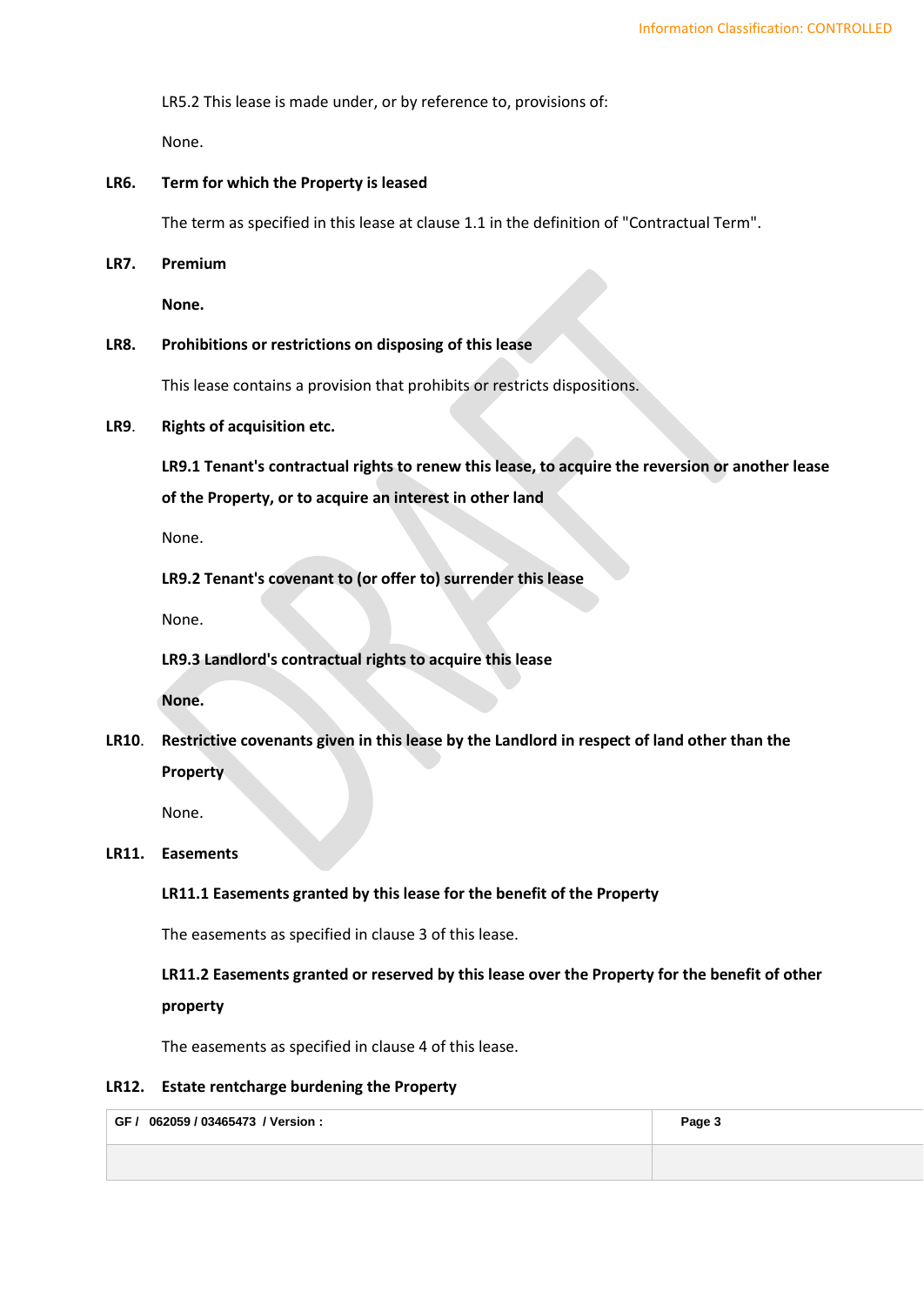None.

# **LR13. Application for standard form of restriction**

None.

# **LR14. Declaration of trust where there is more than one person comprising the Tenant**

Not applicable

| 062059 / 03465473 <i>/</i> Version :<br>GF / | Page 4 |
|----------------------------------------------|--------|
|                                              |        |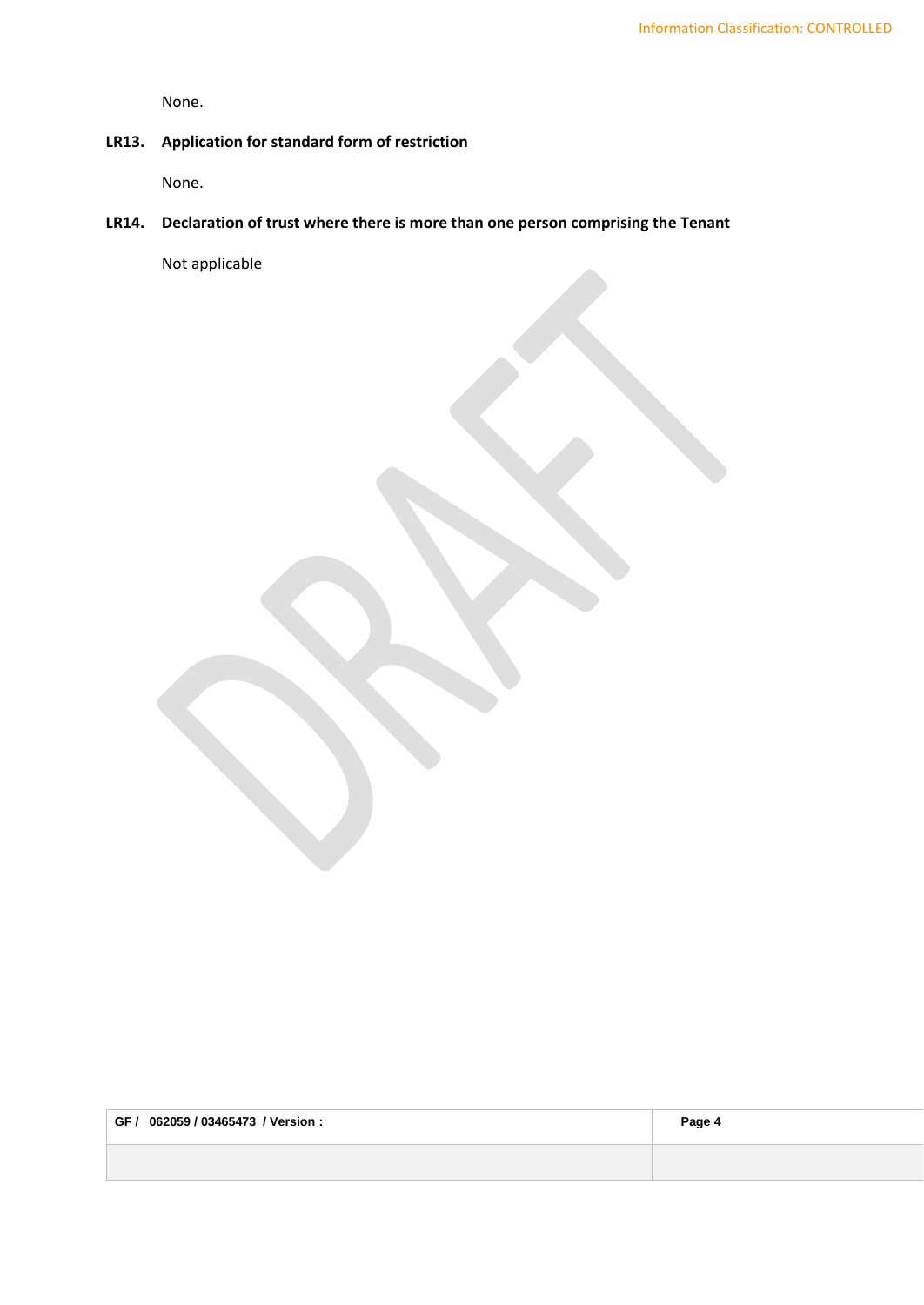#### This Lease is dated 2021

# **Parties**

- (1) THE CORNWALL COUNCIL of New County Hall, Treyew Road, Truro, Cornwall TR1 3AY (**Landlord**)
- (2) LISKEARD TOWN COUNCIL of 3-5 West Street, Liskeard, Cornwall PL14 6BW (**Tenant**)

# **Background**

By a Collaboration Agreement dated ……………………………… made between the Landlord and Tenant, the parties established a framework governing their respective rights and obligations in relation to the procurement, installation and delivery of workspace at the Property.

### **Agreed terms**

#### **1. Interpretation**

The following definitions and rules of interpretation apply in this lease.

<span id="page-4-0"></span>1.1 Definitions:

**Annual Rent**: One pound

**Authorised Person:** any:

- (a) undertenant;
- (b) workers, contractors or agents of the Tenant or of any person referred to in paragraph (a) of this definition; or
- (c) person at the Property with the actual or implied authority of the Tenant or any person referred to in paragraph (a) or paragraph (b) of this definition.

**Building Damage:** damage to or destruction of the Property (excluding the Excluded Insurance Items) that makes the Property wholly or partially unfit for occupation and use or inaccessible

**Contractual Term**: a term of 10 years beginning on, and including the [  $\qquad$  ] and ending on [ ]

**Default Interest Rate**: 3% above the Base Rate or, if that base rate is no longer used or published, a comparable commercial rate reasonably determined by the Landlord.

| GF / 062059 / 03465473 / Version : | Page 5 |
|------------------------------------|--------|
|                                    |        |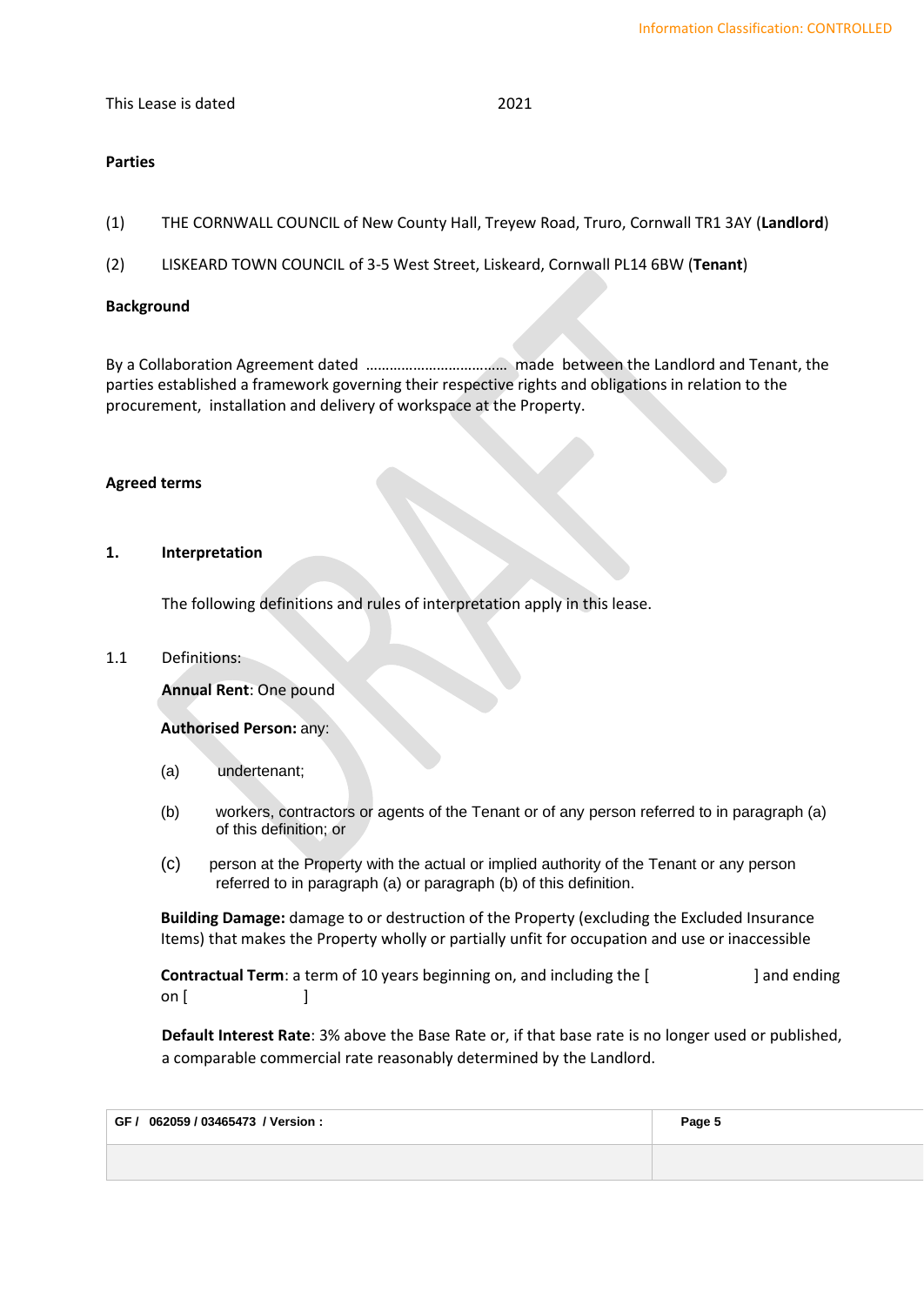**Energy Assessor**: an individual who is a member of an accreditation scheme approved by the Secretary of State in accordance with regulation 22 of the EPC Regulations.

**Energy Performance Certificate**: a certificate as defined in regulation 2(1) of the EPC Regulations.

**EPC Regulations**: Energy Performance of Buildings (England and Wales) Regulations 2012 (SI 2012/3118).

#### **Excluded insurance Items:** any:

- a) plate glass forming part of the Property; and
- b) tenant's fixtures that are installed by or for the tenant, any undertenant or occupier of any part of the Property
- c) furniture, equipment and other contents .

**Insolvency Event:**: subject to [clause](#page-8-0) 1.14, any one or more of the following:

- a) the taking of any step in connection with any voluntary arrangement or any other compromise or arrangement for the benefit of any creditors of the Tenant;
- b) the making of an application for an administration order or the making of an administration order in relation to the Tenant or any guarantor;
- c) the giving of any notice of intention to appoint an administrator, or the filing at court of the prescribed documents in connection with the appointment of an administrator, or the appointment of an administrator, in any case in relation to the Tenant or any guarantor;
- d) the appointment of a receiver or manager or an administrative receiver in relation to any property or income of the Tenant or any guarantor;
- e) the commencement of a voluntary winding-up in respect of the Tenant or any guarantor, except a winding-up for the purpose of amalgamation or reconstruction of a solvent company in respect of which a statutory declaration of solvency has been filed with the Registrar of Companies;
- f) the making of a petition for a winding-up order or a winding-up order in respect of the Tenant or any guarantor;
- g) the striking-off of the Tenant or any guarantor from the Register of Companies or the making of an application for the Tenant or any guarantor to be struck-off;
- h) the Tenant or any guarantor otherwise ceasing to exist (but excluding where the Tenant or any guarantor dies); or
- i) the making of an application for a bankruptcy order, the presentation of a petition for a bankruptcy order or the making of a bankruptcy order against the Tenant or any guarantor. Or
- j) the levying of any execution or other such process on or against, or taking control or possession of, the whole or any part of the Tenant's assets.

| GF / 062059 / 03465473 / Version : | Page 6 |
|------------------------------------|--------|
|                                    |        |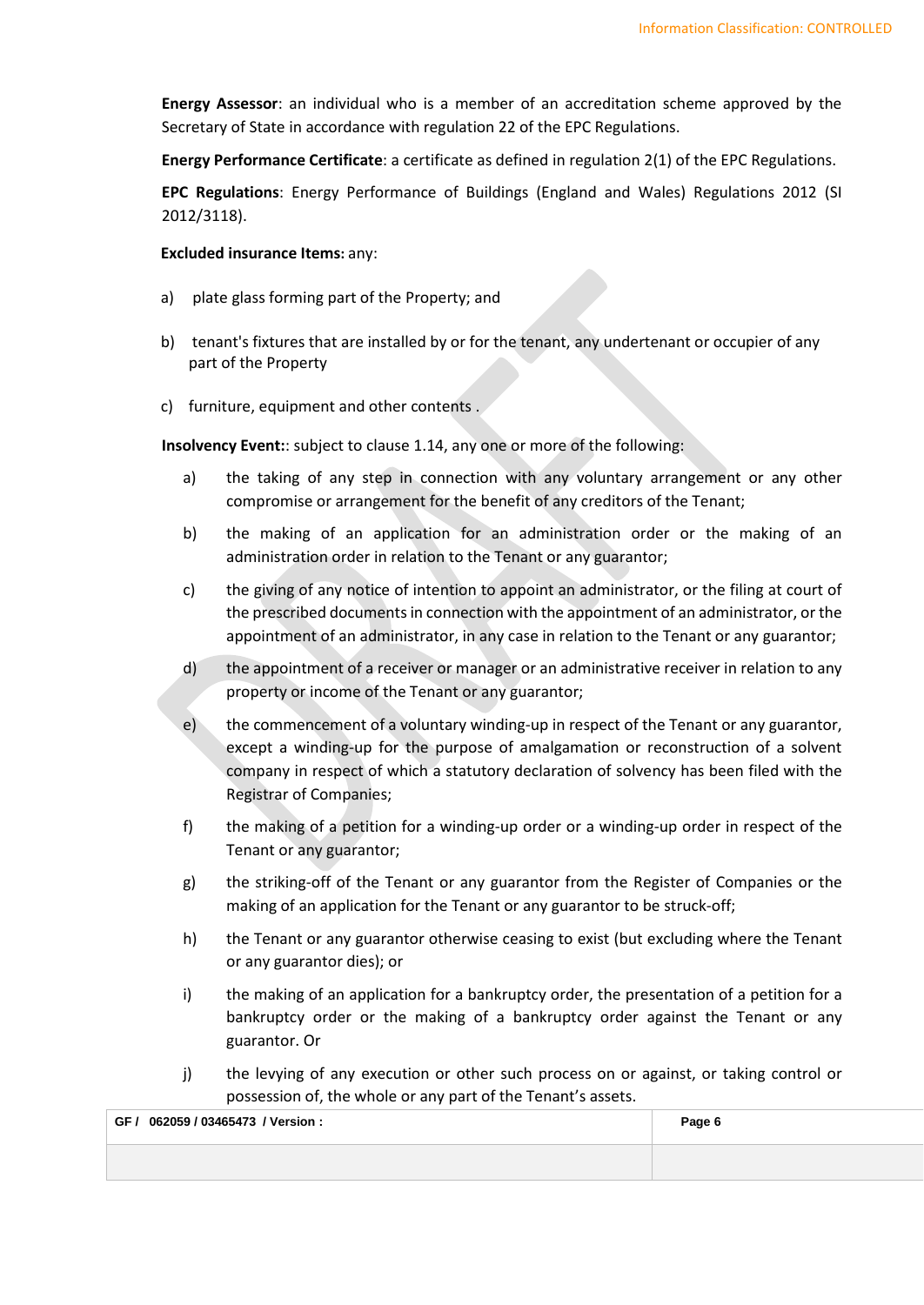**Insured Risks**: (except to the extent any of the following are Uninsured Risks) fire, explosion, lightning, earthquake, storm, flood, bursting and overflowing of water tanks, apparatus or pipes, escape of water or oil, damage to underground water, oil or gas pipes or electricity wires or cables, subsidence, ground slip, heave, impact by aircraft and articles dropped from them, impact by vehicles, riot, civil commotion, malicious damage and any other risks which the Landlord reasonably decides to insure against from time to time and **Insured Risk** means any one of the Insured Risks.

**LTA 1927:** Landlord and Tenant Act 1927

**LTA 1954:** Landlord and Tenant Act 1954

**LTCA 1995**: Landlord and Tenant (Covenants) Act 1995

**Permitted Use**: Workspace for use for Qualifying Activities only

**Plan**: the plan attached to this lease.

**Property**: the land, premises and structures erected on them described in [Schedule 1.](#page-15-0)

**Qualifying Activities**: use of the premises for the purpose of making anything by hand, or any business using the premises for small scale creative production or manufacturing activities, including via technology, and including for the purposes of education or training.

**Recommendation Report**: a report as defined in regulation 4 of the EPC Regulations.

**Reinstatement Cost**: the full cost of reinstatement of the Property (excluding the Excluded Insurance Items) taking into account inflation of building costs and including any costs of demolition, site clearance, site protection, shoring up, professionals' and statutory fees and incidental expenses and any other work to the Property that may be required by law and any VAT on all such costs, fees and expenses.

**Rent Payment Date: each anniversary of the commencement of the Contractual Term.**

**Reservations**: all of the rights excepted, reserved and granted to the Landlord by this lease.

**Retained Property:** the remainder of the Landlord's land comprising the Cattle Market, Liskeard shown edged red on the attached title plan CL222556.

**Service Media**: all media for the supply or removal of heat, smoke, electricity, gas, water, sewage, air-conditioning, energy, telecommunications, television, data and all other services and utilities and all structures, machinery and equipment ancillary to those media.

**Third Party Rights**: all rights, covenants and restrictions affecting the Property including the matters referred to at the date of this lease in the property register and the charges register of title number CL222566.

**Uninsured Risk:** any of the risks specified in the definition of Insured Risks where such risks are not insured against at the date of the relevant damage or destruction because:

(a) of an exclusion properly imposed by the insurers; or

| GF / 062059 / 03465473 / Version : | Page 7 |
|------------------------------------|--------|
|                                    |        |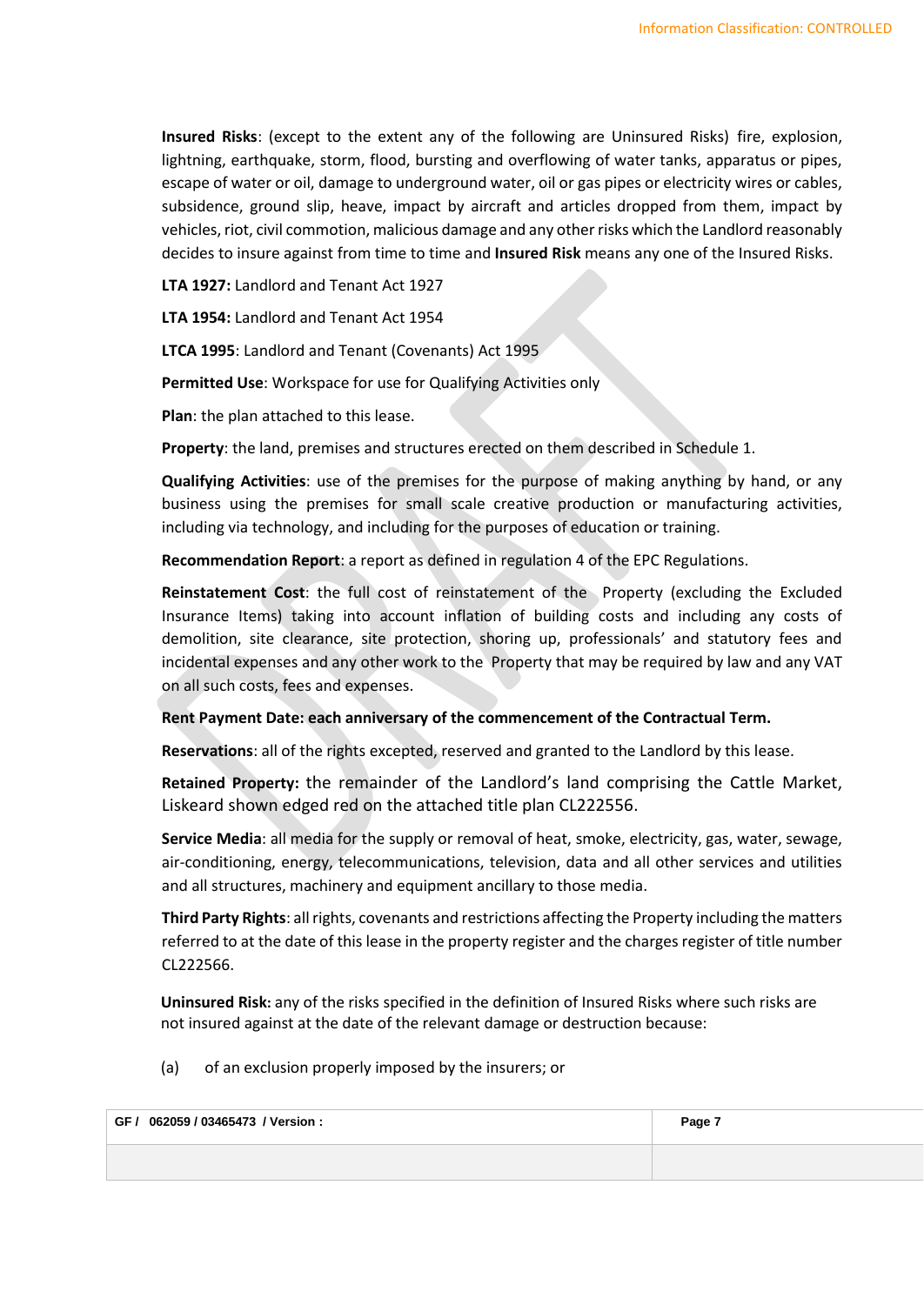(b) insurance for such risks was not available in the London insurance market on reasonable terms acceptable to the Landlord acting reasonably at the time the insurance policy was entered into;

# and **Uninsured Risk** means any one of the Uninsured Risks

**VAT**: value added tax or any equivalent tax chargeable in the UK.

- 1.2 A reference to this **lease**, except a reference to the date of this lease or to the grant of this lease, is a reference to this deed and any deed, licence, consent, or other instrument supplemental to it.
- 1.3 A reference to the **Landlord** includes a reference to the person entitled to the immediate reversion to this lease. A reference to the **Tenant** includes a reference to the Tenant's personal representatives, successors in title and assigns.
- 1.4 A **working day** is any day which is not a Saturday, a Sunday, a bank holiday or a public holiday in England.
- 1.5 Any obligation in this lease on the Tenant not to do something includes an obligation not to allow that thing to be done and an obligation to use best endeavours to prevent that thing being done by another person.
- 1.6 The expression **landlord covenant** and **tenant covenant** each has the meaning given to it by the LTCA 1995.
- 1.7 A reference to the **term** is to the Contractual Term.
- 1.8 A reference to the **end of the term** is to the end of the term however it ends.
- 1.9 Unless the context otherwise requires, references to the **Property** are to the whole and any part of it.
- 1.10 Unless the context otherwise requires, any words following the terms **including**, **include**, **in particular**, **for example**, or any similar expression shall be construed as illustrative and shall not limit the sense of the words, description, definition preceding those terms.
- 1.11 A **person** includes a natural person, corporate or unincorporated body (whether or not having separate legal personality).

| GF / 062059 / 03465473 / Version : | Page 8 |
|------------------------------------|--------|
|                                    |        |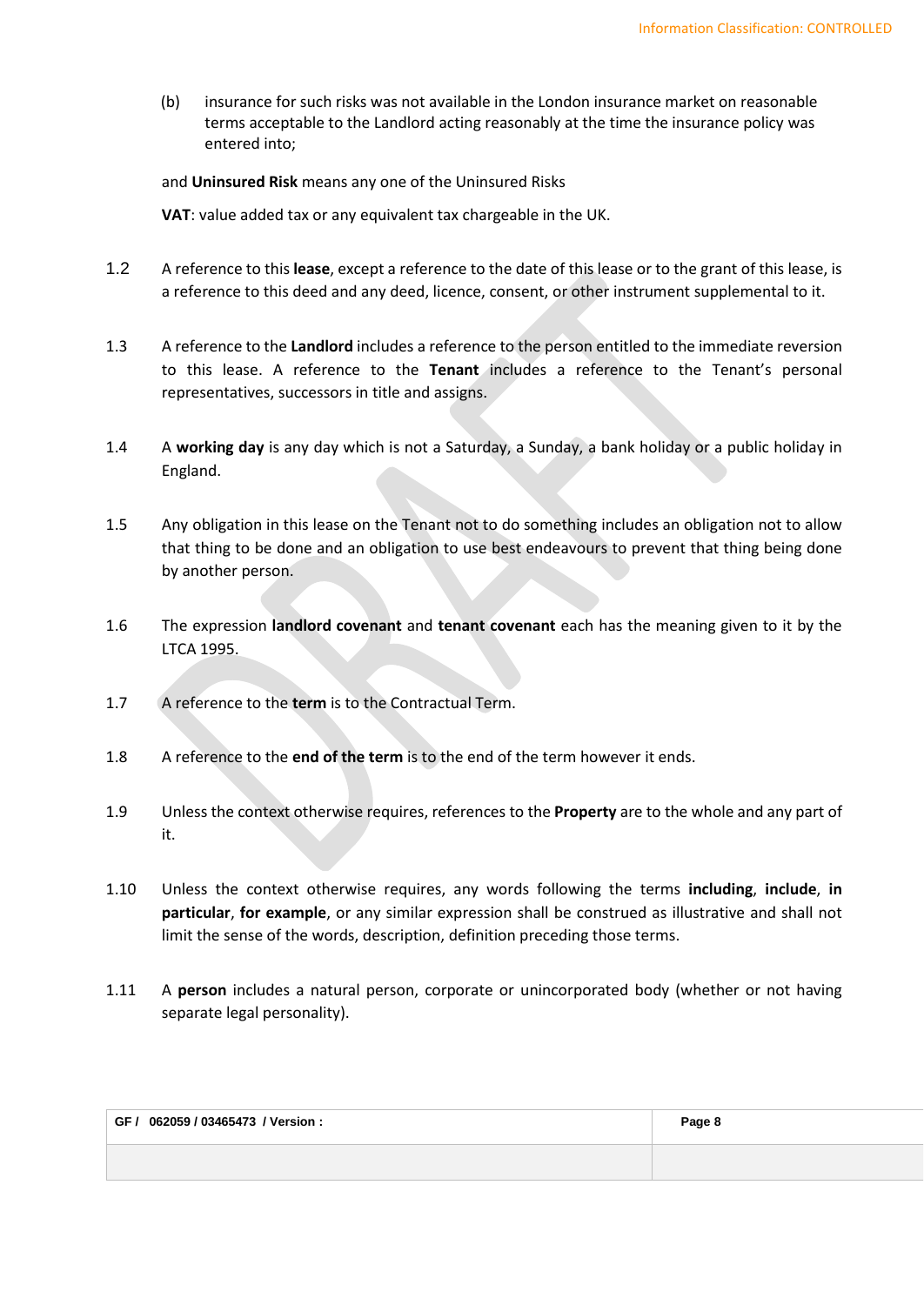- 1.12 a reference to **guarantor** includes a reference to the Guarantor and to any other guarantor of the tenant covenants of this lease including a guarantor who has entered into an authorised guarantee agreement
- 1.13 The expressions authorised guarantee agreement, landlord covenant and tenant covenant each has the meaning given to it by the LTCA 1995
- 1.14 A reference to **writing** or **written** excludes fax and e-mail.
- <span id="page-8-0"></span>1.15 For the purposes of the definition of Insolvency Event:
	- (a) where any of the paragraphs in that definition apply in relation to:
		- (i) a partnership or limited partnership (as defined in the Partnership Act 1890 and the Limited Partnerships Act 1907 respectively), that paragraph shall apply subject to the modifications referred to in the Insolvent Partnerships Order 1994 (SI 1994/2421) (as amended); and
		- (ii) a limited liability partnership (as defined in the Limited Liability Partnerships Act 2000), that paragraph shall apply subject to the modifications referred to in the Limited Liability Partnerships Regulations 2001 (SI 2001/1090) (as amended); and

Insolvency Event includes any analogous proceedings or events that may be taken pursuant to the legislation of another jurisdiction in relation to a tenant or guarantor incorporated or domiciled in such relevant jurisdiction

- 1.16 Unless the context otherwise requires, words in the singular shall include the plural and in the plural shall include the singular.
- 1.17 Unless the context otherwise requires, a reference to one gender shall include a reference to the other genders.
- 1.18 A reference to laws in general is a reference to all local, national and directly applicable supranational laws as amended, extended or re-enacted from time to time and shall include all subordinate laws made from time to time under them and all orders, notices, codes of practice and guidance made under them.
- 1.19 Unless otherwise specified, a reference to a statute or statutory provision is a reference to it as amended, extended or re-enacted from time to time and shall include all subordinate legislation made from time to time under that statute or statutory provision and all orders, notices, codes of practice and guidance made under it.

| GF / 062059 / 03465473 / Version : | Page 9 |
|------------------------------------|--------|
|                                    |        |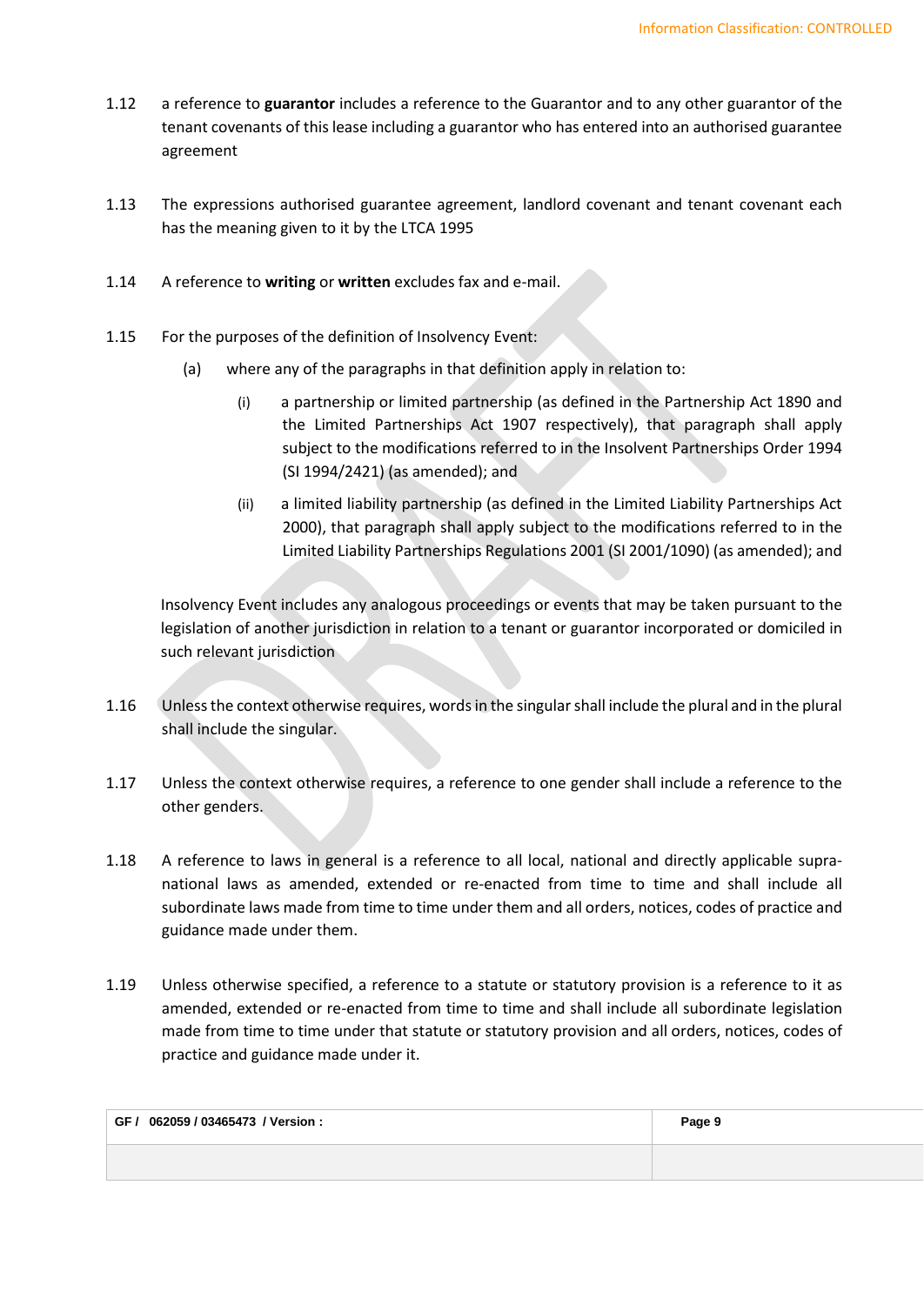- 1.20 The Schedules form part of this lease and shall have effect as if set out in full in the body of this lease. Any reference to this lease includes the Schedules.
- 1.21 Clause, Schedule and paragraph headings shall not affect the interpretation of this lease.
- 1.22 References to clauses and Schedules are to the clauses and Schedules of this lease and references to paragraphs are to paragraphs of the relevant Schedule.
- **2. Grant**
- 2.1 Subject to the other provisions of this clause The Landlord lets the Property with limited title guarantee to the Tenant for the Permitted Use for the Contractual Term.
- 2.2 The grant is made together with the ancillary rights set out in claus[e 3,](#page-9-0) excepting and reserving to the Landlord, the Reservations set out in [clause](#page-10-0) [4](#page-10-0), and subject to the Third Party Rights.
- 2.3 The grant is made in consideration of the Tenant paying to the Landlord the following sums as rent:
	- (a) the Annual Rent (if demanded);
	- (b) all interest payable under this lease; and
	- (c) all other sums due under this lease.

# <span id="page-9-0"></span>**3. Ancillary Rights**

- 3.1 The Landlord grants the Tenant the following rights (the Rights) to use in common with the Landlord and any other person authorised by the Landlord:
	- (a) the right to use and to connect into any Service Media on the Retained Land that belong to the Landlord and serve (but do not form part of) the Property which are in existence at the date of this lease;
	- (b) the right of vehicular and pedestrian access to the Property (but not to park or obstruct) over such parts of the Retained Property as affords access to the Property or otherwise as reasonably designated from time to time by the Landlord.
- 3.2 The Rights are granted subject to the Third Party Rights insofar as the Third Party Rights affect the Retained Property and the Tenant shall not do anything that may interfere with any Third Party Right.

| GF / 062059 / 03465473 / Version : | Page 10 |
|------------------------------------|---------|
|                                    |         |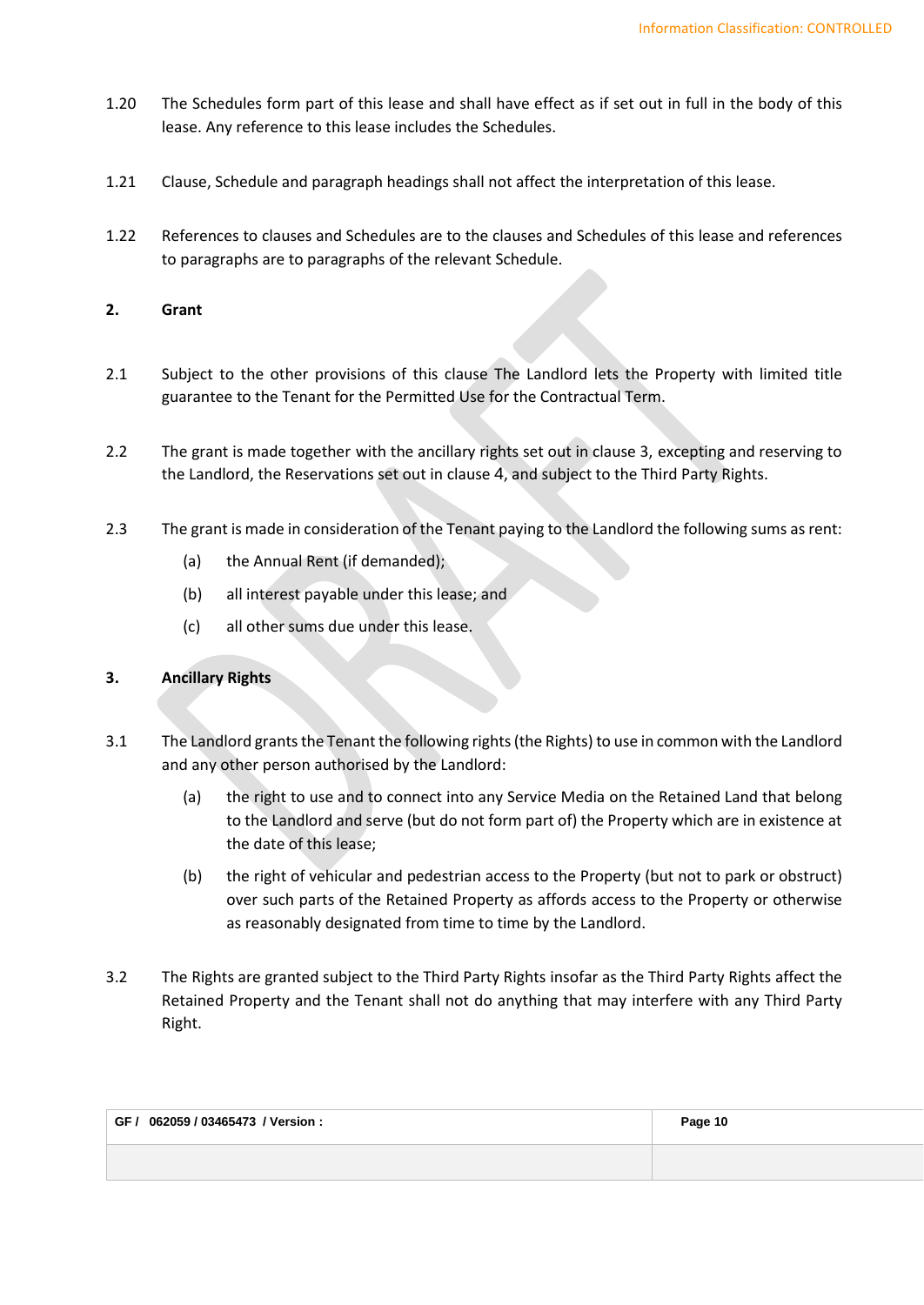- 3.3 The Tenant shall exercise the Rights only in connection with its use of the Property for the Permitted and in accordance with any regulations made by the Landlord
- 3.4 Except as mentioned in this clause [3,](#page-9-0) neither the grant of this lease nor anything in it confers any right over any other part of the Retained Property or any other property or is to be taken to show that the Tenant may have any right over any other part of the Retained Property, and section 62 of the Law of Property Act 1925 and the rule in Wheeldon v Burrows do not apply to this lease

# <span id="page-10-0"></span>**4. The Reservations**

- 4.1 The following rights are excepted and reserved from this lease to the Landlord for the benefit of the Retained Property and to the extent possible for the benefit of any neighbouring or adjoining property in which the Landlord acquires an interest during the term:
	- (a) at any time during the term, the full and free right to develop the Retained Property and any neighbouring or adjoining property in which the Landlord acquires an interest during the Contractual Term as the Landlord may think fit;
	- (b) the right to re-route any means of access to or egress from the Property and to change the areas over which the Rights are exercised;
	- (c) the right to re-route and replace any Service Media over which the Rights are exercised
- <span id="page-10-2"></span><span id="page-10-1"></span>4.2 The Landlord reserves the right to enter the Property, having given reasonable notice to the Tenant (except in the case of an emergency when no notice is required), with its workers, contractors, agents or professional advisers:
	- (a) to inspect, maintain and carry out repairs or improvements which the Landlord is liable for pursuant to the terms of this lease.
	- (b) to inspect the condition and state of repair of the Property following which the Landlord may give the Tenant a notice of any breach of any of the Tenant covenants of this lease relating to the condition or repair of the Property which the Tenant is liable for under this lease;
	- (c) to carry out any works needed to remedy the breach set out in any notice served under [clause 4](#page-10-1).2 (b) if the works have not been carried out by the Tenant to the reasonable satisfaction of the Landlord within the time period specified in the notice; and
	- (d) to repair, maintain, install, construct re-route or replace any Service Media or structure relating to any of the Reservations
	- (e) for any other purpose mentioned in or connected with:
		- (i) this lease;
		- (ii) the Reservations; and

**GF / 062059 / 03465473 / Version : Page 11**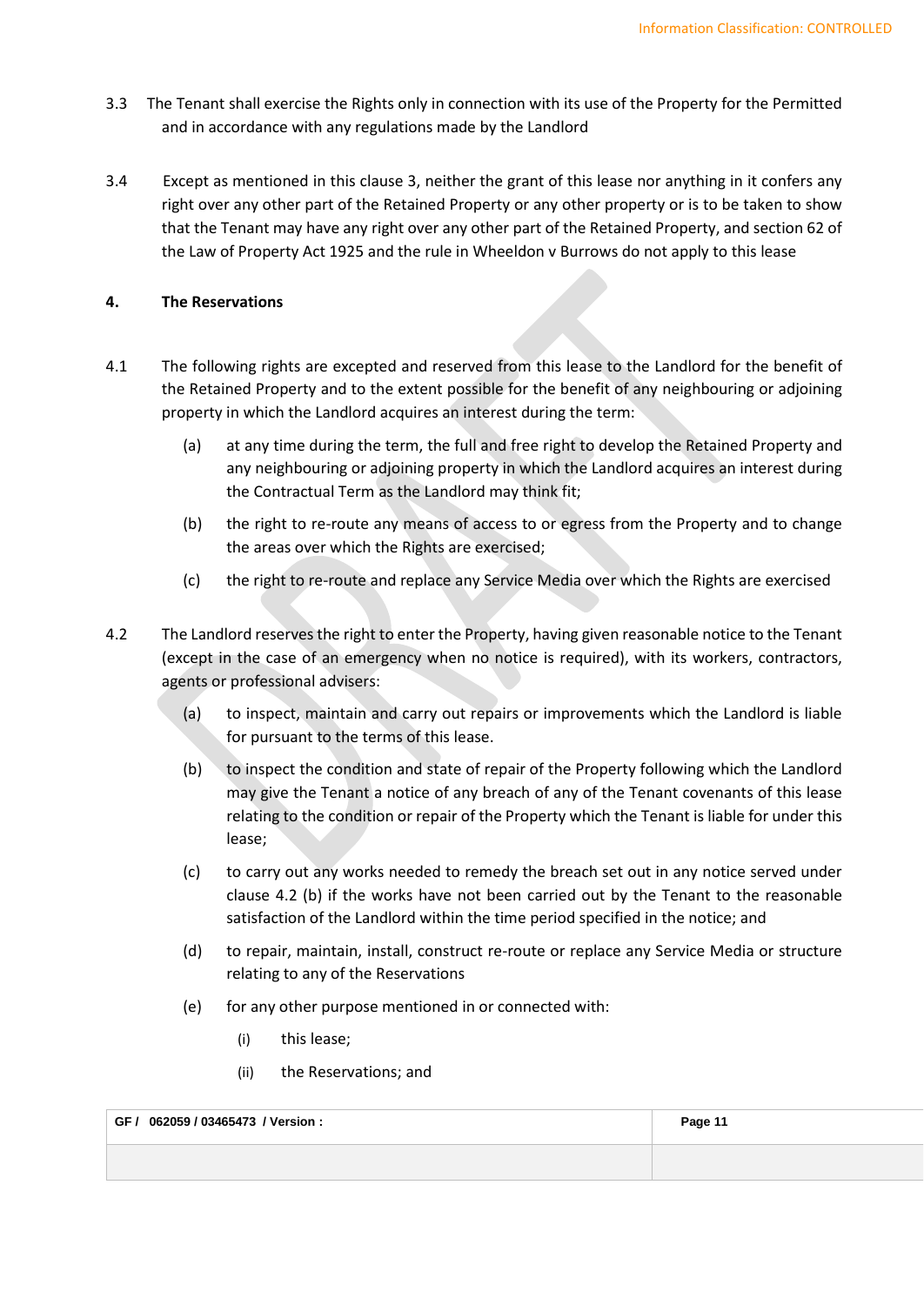- (iii) the Landlord's interest in the Property or the Retained Property.
- 4.3 The Reservations may be exercised by the Landlord and by anyone else who is or becomes entitled to exercise them, and by anyone authorised in writing by the Landlord.
- 4.4 No party exercising any of the Reservations, nor its workers, contractors, agents and professional advisors, shall be liable to the Tenant or to any undertenant or other occupier of or person at the Property for any loss, damage, injury, nuisance or inconvenience arising by reason of its exercising any of those Reservations except for:
	- (a) physical damage to the Property, which they shall make good to the reasonable satisfaction of the Tenant; or
	- (b) any loss, damage, injury, nuisance or inconvenience in relation to which the law prevents the Landlord from excluding liability.

# **5. Tenant covenants**

The Tenant covenants with the Landlord to observe and perform the covenants in [Schedule 2](#page-16-0) of this lease.

# **6. Landlord covenants**

The Landlord covenants with the Tenant to observe and perform the covenants in [Schedule 3a](#page-26-0)nd 4 of this lease.

#### **7. Re-entry**

- 7.1 The Landlord may re-enter the Property (or any part of the Property in the name of the whole) at any time after any of the following occurs:
	- (a) The Annual Rent or any other rent due under this lease is wholly or partly unpaid 21 days after becoming payable;
	- (b) any breach of any condition of, or tenant covenant in, this lease; or
	- (c) an Insolvency Event.
- 7.2 If the Landlord re-enters the Property (or any part of the Property in the name of the whole) pursuant to this clause, this lease shall immediately end, but without prejudice to any right or remedy of the Landlord in respect of any breach of covenant by the Tenant.

| GF / 062059 / 03465473 / Version : | Page 12 |
|------------------------------------|---------|
|                                    |         |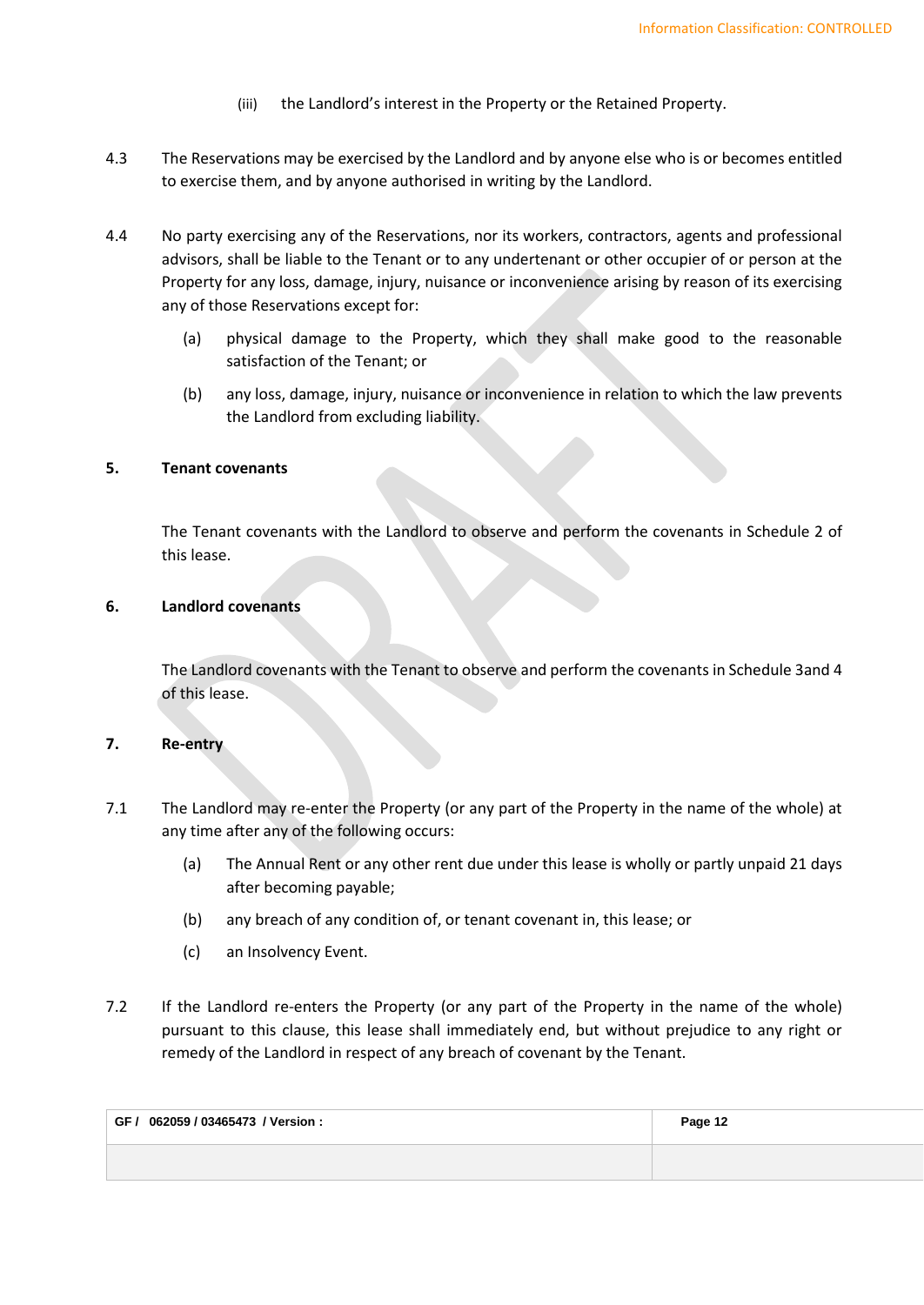# **8. Set-off**

The Annual Rent and all other amounts due under this lease shall be paid by the Tenant in full without any set-off, counterclaim, deduction or withholding (other than as required by law).

### **9. Landlord's consent**

- 9.1 Any consent given by the Landlord under this lease may be granted subject to reasonable conditions.
- 9.2 No consent given by the Landlord under this lease shall obviate the need to obtain any consent required from a third party or imply that any such consent has been given.

### **10. Joint and several liability**

Where the Tenant is more than one person, those persons shall in each case be jointly and severally liable for their respective obligations and liabilities arising under this lease. The Landlord may take action against, or release or compromise the liability of, or grant any time or other indulgence to, any one of the persons comprising the Tenant, without affecting the liability of any other of them.

# **11. Entire agreement**

- 11.1 This lease constitutes the entire agreement between the parties and supersedes all previous discussions, correspondence, negotiations, arrangements, understandings and agreements between them relating to its subject matter.
- 11.2 Each party acknowledges that in entering into this lease it does not rely on, and shall have no remedies in respect of, any statement, representation, assurance or warranty (whether made innocently or negligently).
- 11.3 Nothing in this clause shall limit or exclude any liability for fraud.

# **12. Notices**

- 12.1 A notice given under or in connection with this lease shall be:
	- (a) in writing and for the purposes of this clause a fax or an e-mail is not in writing;

| GF / 062059 / 03465473 / Version : | Page 13 |
|------------------------------------|---------|
|                                    |         |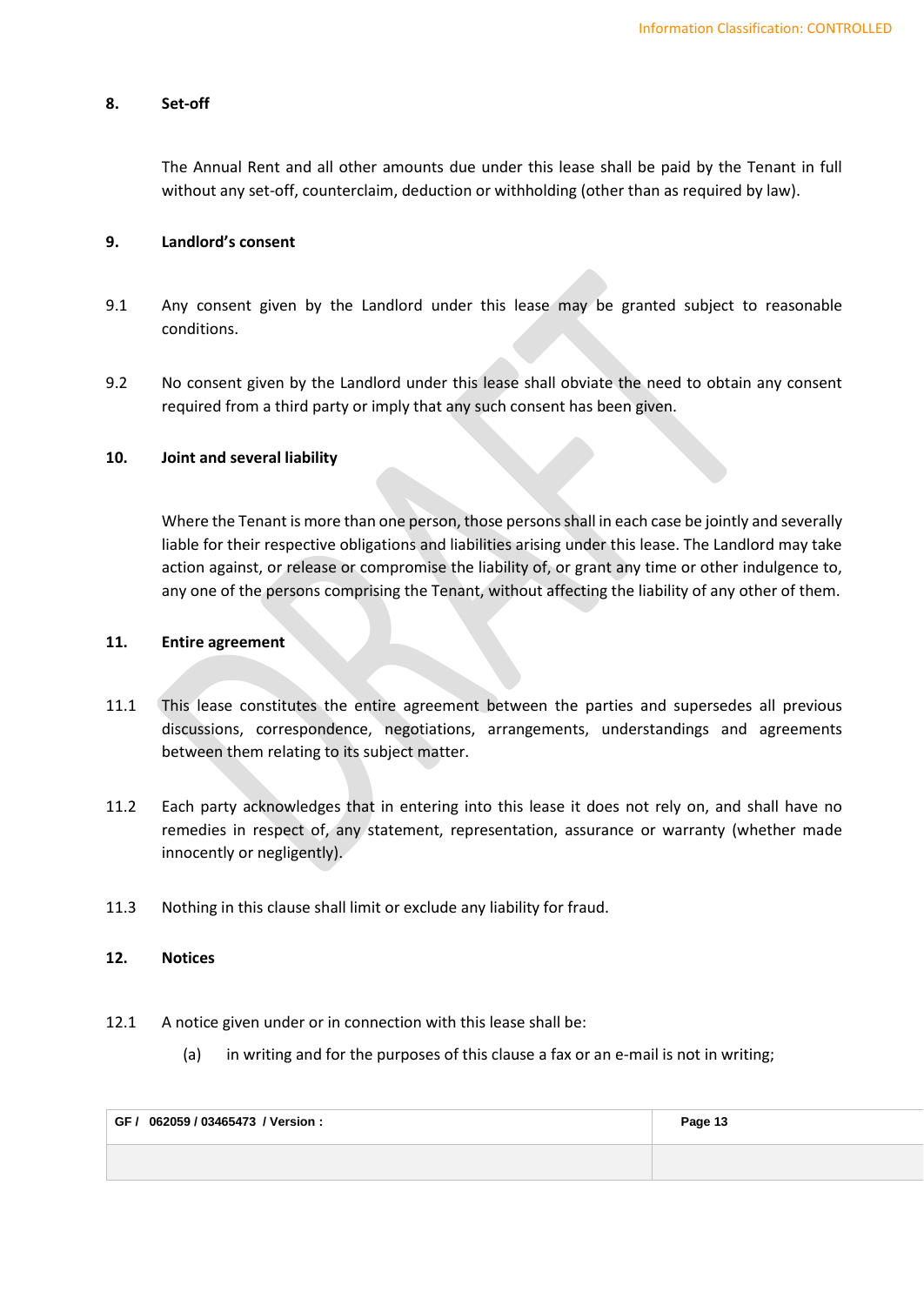- (b) given to the Landlord by delivering it by hand or sending it by prepaid first-class post or other next working day delivery service to the office of the Landlord (marked for the attention of Head of Legal Services and quoting reference 062059) ; or
- (c) given to the Tenant by delivering it by hand or sending it by prepaid first-class post or other next working day delivery service to the office of the Tenant.
- 12.2 If a notice is given in accordance with clause 13.1, it shall be deemed to have been received:
	- (a) if delivered by hand, at the time the notice is left at the proper address; or
	- (b) if sent by prepaid first-class post or other next working day delivery service, on the second working day after posting.
- 12.3 This clause does not apply to the service of any proceedings or other documents in any legal action or, where applicable, any arbitration or other method of dispute resolution.
- 12.4 Section 196 of the Law of Property Act 1925 shall otherwise apply to notices given under this lease.

# **13. Contracts (Rights of Third Parties) Act 1999**

This lease does not give rise to any rights under the Contracts (Rights of Third Parties) Act 1999.

# **14. VAT**

Any obligation to pay money refers to a sum exclusive of VAT and the amount of any VAT payable in addition (whether by the Landlord or by the Tenant) shall be paid by the Tenant.

# **15. Governing law**

This lease and any dispute or claim (including non-contractual disputes or claims) arising out of or in connection with it or its subject matter or formation shall be governed by and construed in accordance with the law of England and Wales.

# **16. Jurisdiction**

Each party irrevocably agrees that the courts of England and Wales shall have exclusive jurisdiction to settle any dispute or claim (including non-contractual disputes or claims) arising out of or in connection with this lease or its subject matter or formation.

| GF / 062059 / 03465473 / Version : | Page 14 |
|------------------------------------|---------|
|                                    |         |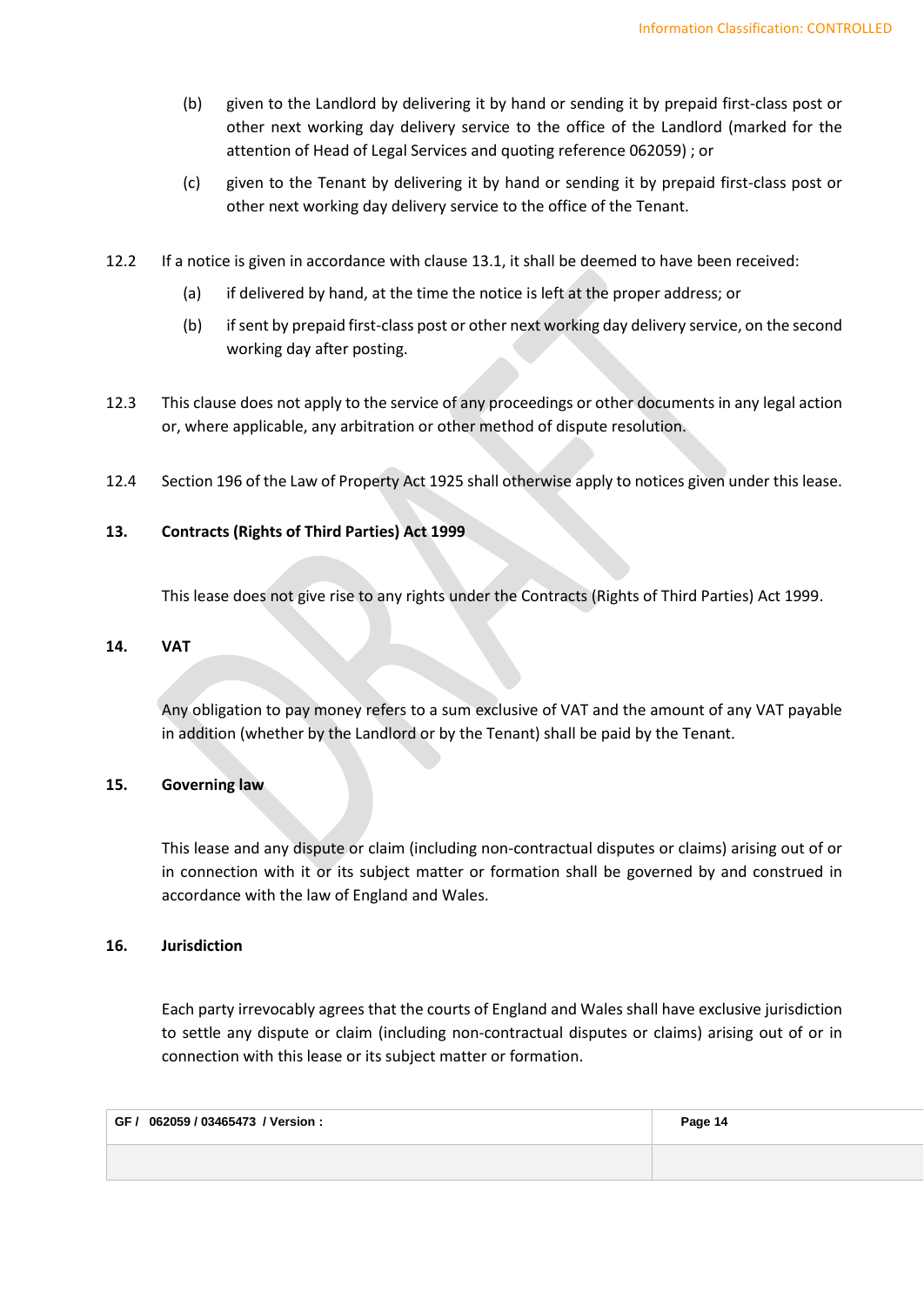# **17. Break provisions**

17.1 In this clause 17.1, the following definitions apply:

**Break Date:** the date specified in the Break Notice

**Break Notice**: Written notice to terminate this lease specifying the Break Date

- 17.2 Either the Landlord or the Tenant may terminate this lease at any time after the expiry of the fifth anniversary of the commencement of the Contractual Term by serving a Break Notice on the other party at least three months before the Break Date.
- 17.3 A Break Notice served by the Tenant shall be of no effect unless at the Break Date all third party rights of occupation have been terminated and the third parties are no longer in occupation and all tenants and occupant's possessions have been removed.
- 17.4 Subject to clause 17.3, following service of a Break Notice this lease shall terminate on the Break Date.
- 17.5 Termination of this lease on the Break Date shall not affect any other right or remedy that either party may have in relation to any earlier breach of this lease

# **18. Exclusion of sections 24-28 of the LTA 1954**

- 18.1The parties confirm that:
	- a) the Landlord served a notice on the Tenant, as required by section 38A(3)(a) of the LTA 1954, applying to the tenancy created by this lease, before this lease was entered into; and
	- b) who was duly authorised by the Tenant to do so made a statutory declaration dated 2021 in accordance with the requirements of section 38A(3)(b) of the LTA 1954,.
- 18.2 The parties agree that the provisions of sections 24 to 28 of the LTA 1954 are excluded in relation to the tenancy created by this lease.

This document has been executed as a deed and is delivered and takes effect on the date stated at the beginning of it.

| GF / 062059 / 03465473 / Version : | Page 15 |
|------------------------------------|---------|
|                                    |         |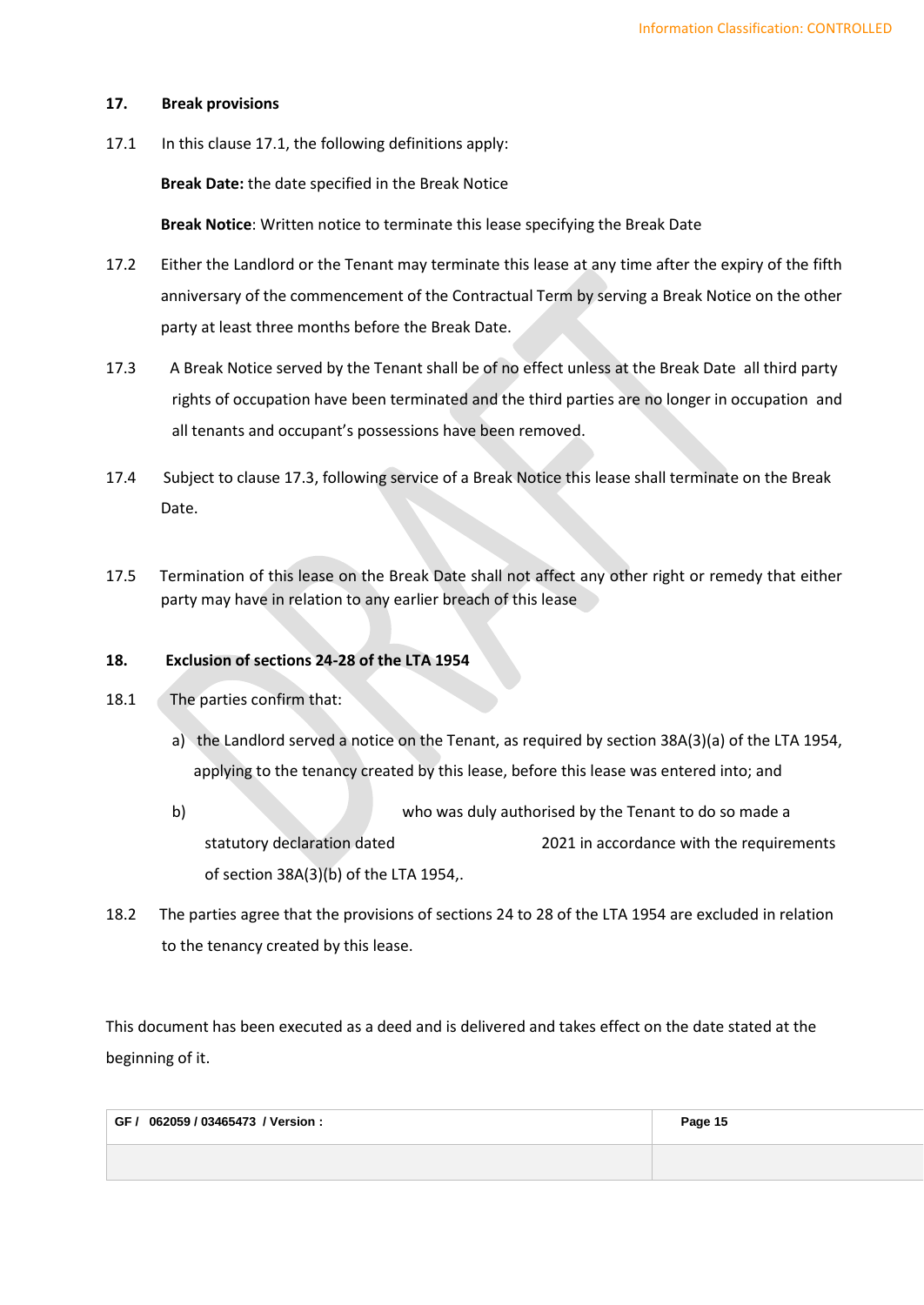**Schedule 1 The Property**

<span id="page-15-0"></span>All that land with the container units or other building or structures erected or sited thereon situate and forming part of Liskeard Cattle Market registered under title CL222566 at HM Land Registry and shown edged red on the Plan including:

- (a) all Service Media within the Property which exclusively serve the Property
- (b) the Landlord's fixtures and fittings in the Property and any additional fixtures and fittings installed at the Property and belonging to the Landlord at any time during the Contractual Term

| GF / 062059 / 03465473 / Version : | Page 16 |
|------------------------------------|---------|
|                                    |         |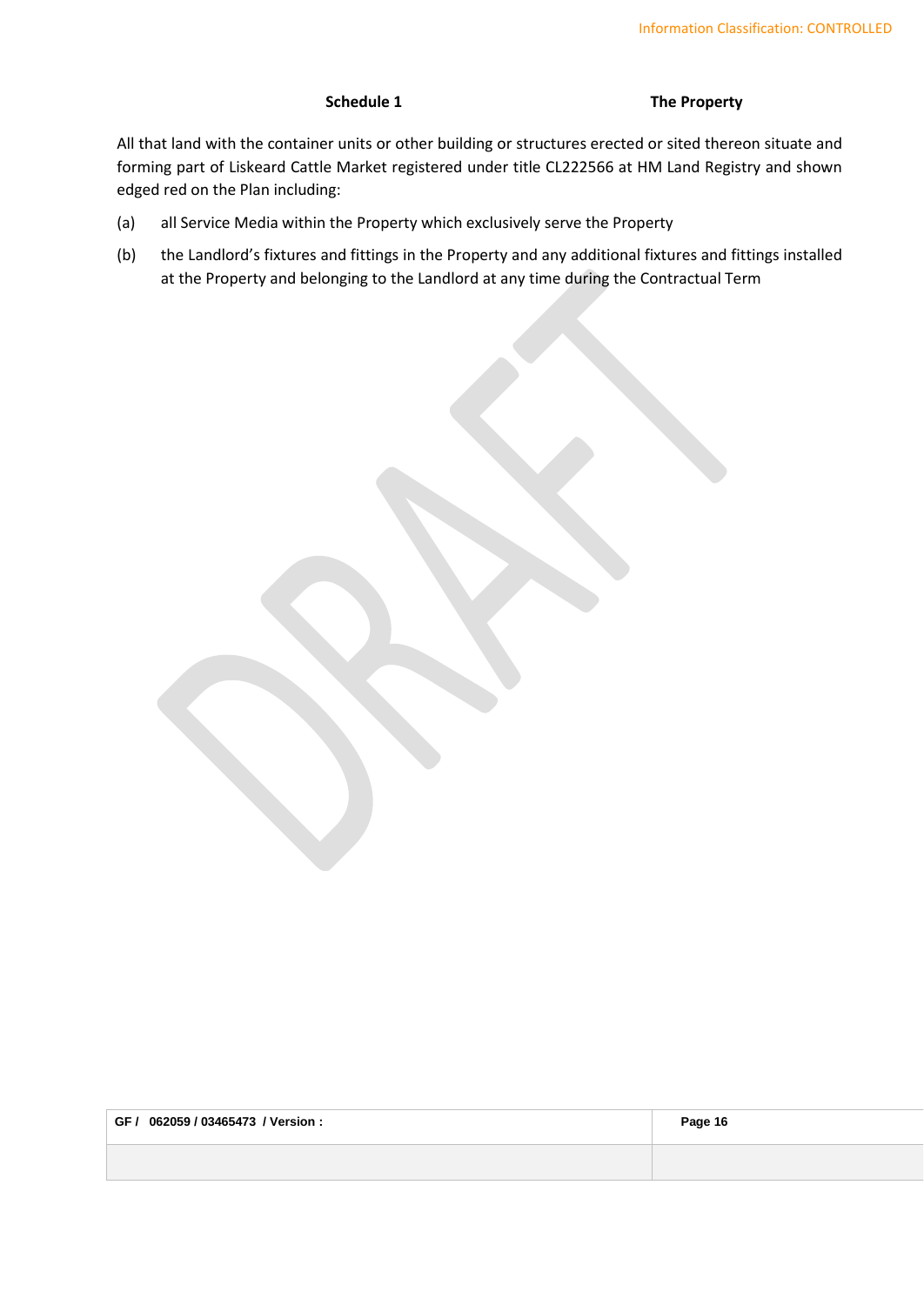# **1. Rent**

<span id="page-16-0"></span>To pay the Annual Rent to the Landlord (if demanded) in advance on the Rent Payment Dates by standing order or by any other method that the Landlord from time to time requires by giving notice to the Tenant.

# **2. Insurance**

- 2.1 To effect public liability insurance and employers liability insurance with reputable insurers in a sum in each respect not being less than £10,000,000 for any one claim or series of claims arising out of one event.
- 2.2 In relation to any insurance effected by the Tenant under this paragraph 2, at the request of the Landlord, to supply the Landlord with a copy of the current insurance policy and schedule.
- 2.3 To inform the Landlord immediately that it becomes aware of:
	- (a) any damage or loss that relates to the Property; and
	- (b) any other event occurs which might affect any insurance policy effected by the Landlord relating to the Property.
- 2.4 Not do, cause or permit or omit anything as a result of which any policy of insurance of the Property or the Retained Property by the Landlord may become void or voidable or otherwise prejudiced, or the payment of any policy money may be withheld, nor (unless the Tenant has previously notified the Landlord and has paid any increased or additional premium) anything as a result of which any increased or additional insurance premium may become payable.
- 2.5 comply at all times with the requirements of the insurers which have been notified to the Tenant or the Tenant (acting reasonably) should have been aware of relating to the Property

# **3. Interest on late payment**

To pay interest to the Landlord at the Default Interest Rate (both before and after any judgment) on any Annual Rent or other payment due under this lease and not paid within 5 Working Days

| GF / 062059 / 03465473 / Version : | Page 17 |
|------------------------------------|---------|
|                                    |         |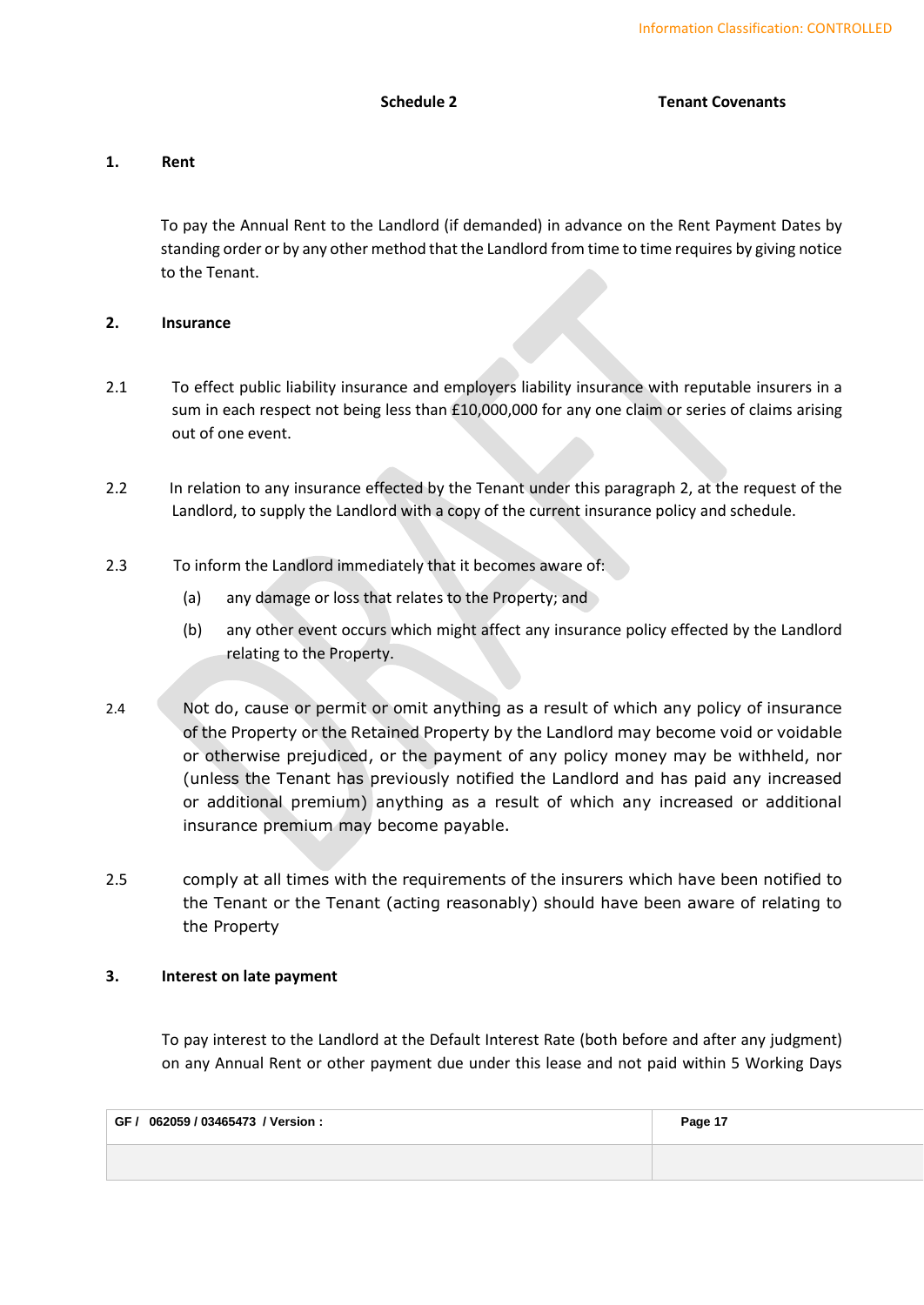following the date it is due. Such interest shall accrue on a daily basis for the period beginning on the due date and ending on the date of payment.

#### **4. Rates and taxes**

- <span id="page-17-0"></span>4.1 To pay all present and future rates, taxes and other impositions and outgoings payable in respect of the Property, its use and any works carried out there, except:
	- (a) any taxes payable by the Landlord in connection with any dealing with or disposition of the reversion to this lease; and
	- (b) any taxes, other than VAT, payable by the Landlord by reason of the receipt of any of the rents due under this lease.
- <span id="page-17-1"></span>4.2 Subject to the same qualifications mentioned i[n paragraph](#page-17-0) 4.1 (a) and [paragraph 4](#page-17-1).1 (b), to pay a fair and reasonable proportion determined by the Landlord of any such rates, taxes or other impositions and outgoings that are payable in respect of the Property together with other land.

# **5. Utilities**

- 5.1 To pay all costs in connection with the supply and removal of electricity, gas, water, sewage, telecommunications, data and other services and utilities to or from the Property.
- 5.2 To comply with all laws and with any recommendations of the relevant suppliers relating to the use of those services and utilities and the Service Media at or serving the Property.

# **6. Common items**

- 6.1 To pay the Landlord on demand a fair proportion of all costs payable for the maintenance, repair, lighting, cleaning and renewal of all Service Media, structures and other items used or capable of being used by the Property in common with other property.
- 6.2 To comply with all reasonable regulations the Landlord may make from time to time in connection with the use of any of those Service Media, structures or other items.

# **7. Costs**

7.1 To pay to the Landlord on demand the costs and expenses (including any solicitors', surveyors' or other professionals' fees, costs and expenses and any VAT on them) assessed on a full indemnity basis in connection with the following:

| GF / 062059 / 03465473 / Version : | Page 18 |
|------------------------------------|---------|
|                                    |         |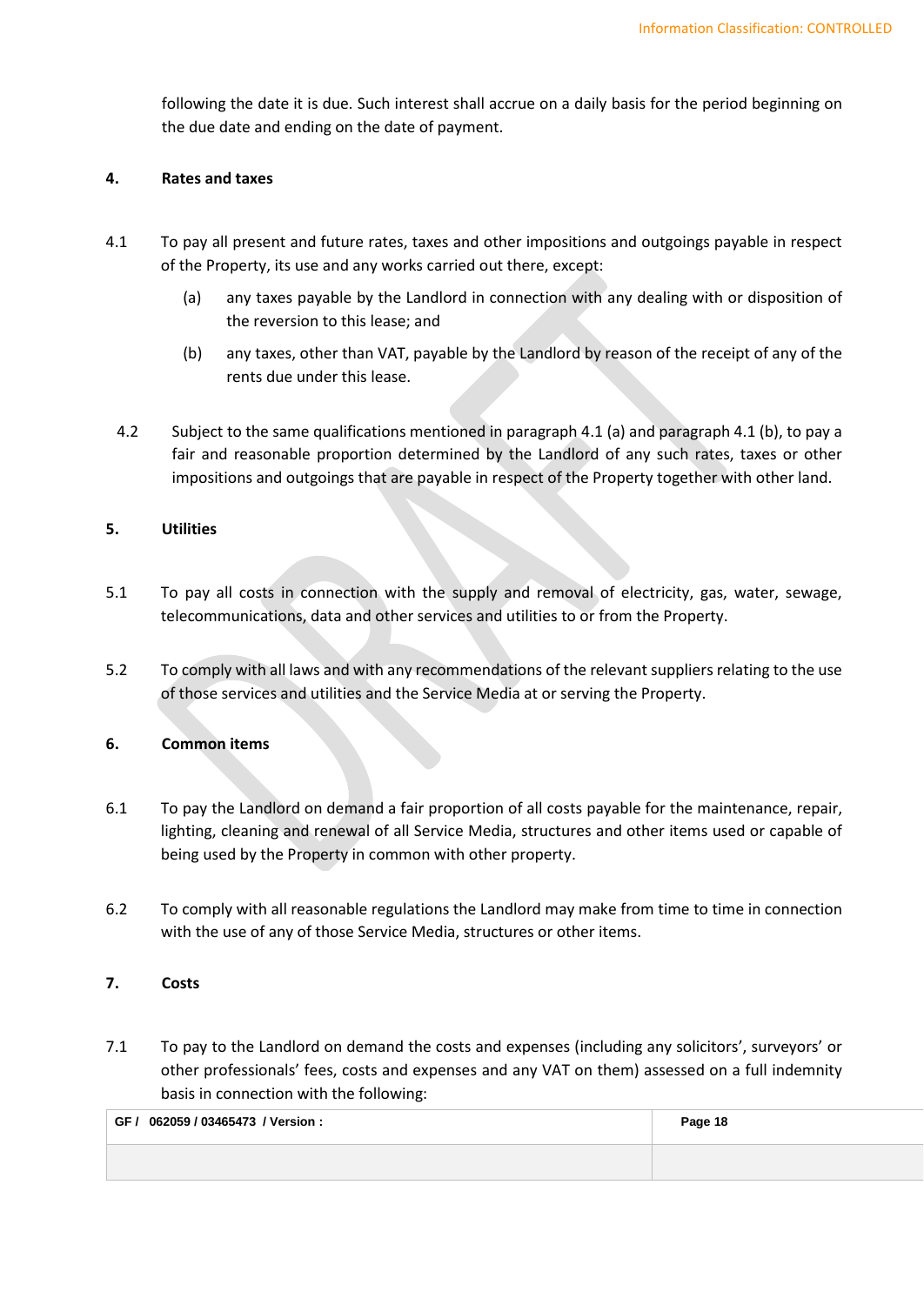- (a) the enforcement of the tenant covenants of this lease;
- (b) preparing and serving any notice in connection with this lease under section 146 or 147 of the Law of Property Act 1925 or taking any proceedings under either of those sections, notwithstanding that forfeiture is avoided otherwise than by relief granted by the court;
- (c) preparing and serving any notice under clause 4.2 (c) ; or
- (d) any consent applied for under this lease, whether or not it is granted.

# **8. Alterations**

Except as provided in 8.2 of this [Schedule 2:](#page-16-0)

- 8.1 Not to make any external or structural alteration or addition to the Property and not to make any opening in any boundary structure of the Property without the prior written consent of the Landlord..
- 8.2 Not to make any internal, non-structural alteration or addition to the Property, without the prior written consent of the Landlord which shall be at the Landlord's absolute discretion .
- 8.3 Not to install, alter the route of, damage or remove any Service Media at the Property without the prior written consent of the Landlord which shall be at the Landlord's absolute discretion.

#### **9. Assignment and underletting etc**

### 9.1 *Assignment*

<span id="page-18-0"></span>Not to assign the whole or any part of this lease.

# <span id="page-18-1"></span>9.2 *Underletting*

- (a) The Tenant may underlet the container-based workspace units within the Property in individual lettable units of no more than 35 sqm gross internal area each with no one undertenant occupying more than 2 units at any one time for the purpose of the Permitted Use on a tenancy at will basis. Undertenants should be engaged in a Qualifying Activity and have no more than 10 employees working in the units directly.
- (b) Subject to paragraph [9.2](#page-18-0)[\(a\)t](#page-18-1)he Tenant must not underlet the whole or any part of the Property:

# 9.3 *Sharing Occupation*

| GF / 062059 / 03465473 / Version : | Page 19 |
|------------------------------------|---------|
|                                    |         |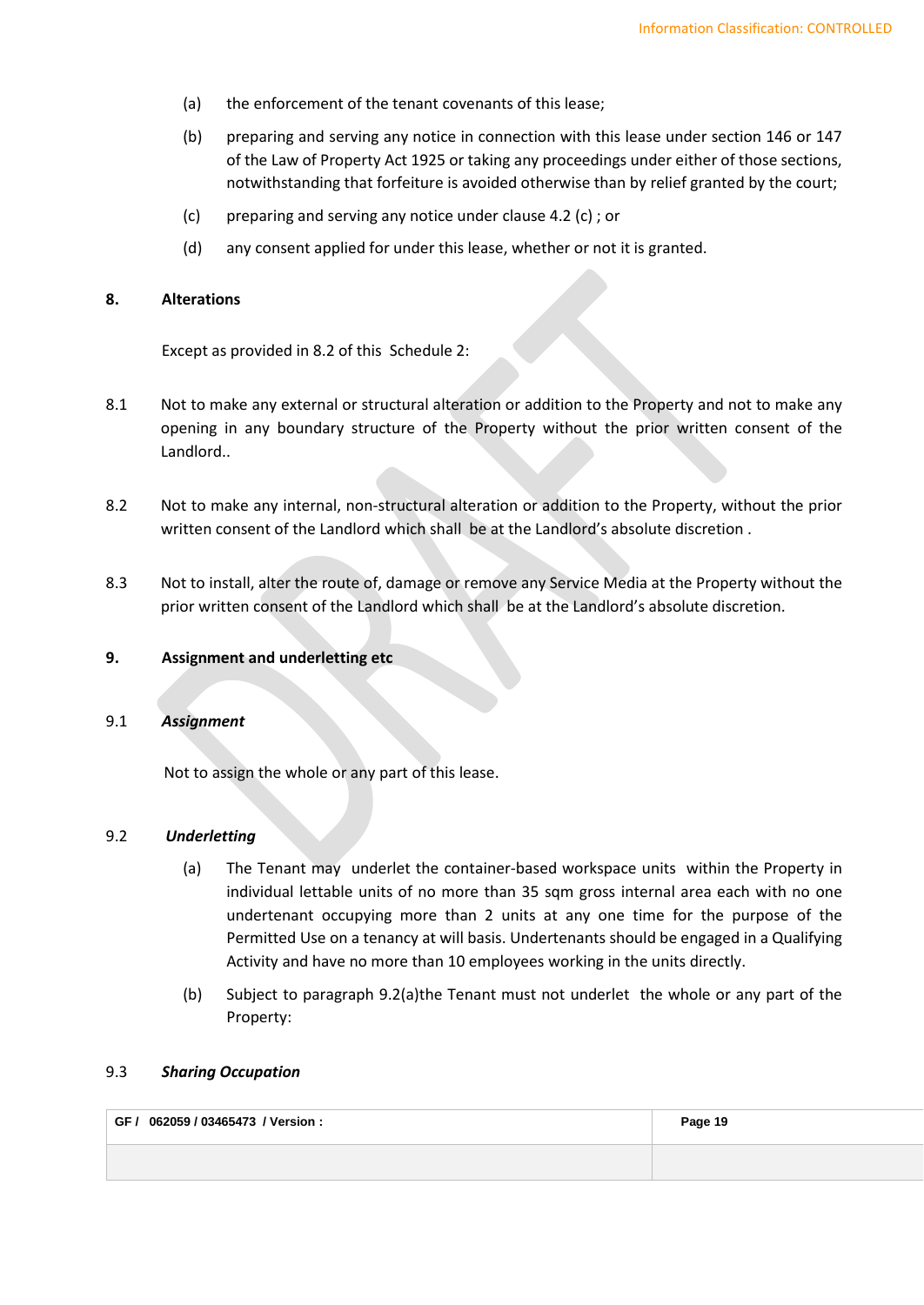The Tenant may not share occupation of the Property.

# 9.4 *Charging*

The Tenant may not charge the whole or any part of this lease.

#### 9.5 *Dealings*

Except as expressly permitted by this lease, the Tenant shall not assign, underlet, charge, part with or share possession or share occupation of this lease or the Property or hold the lease on trust for any person (except pending registration of a dealing permitted by this lease at HM Land Registry or by reason only of joint legal ownership).

### 9.6 *Details of Occupiers*

If the Landlord so requests, the Tenant shall promptly supply the Landlord with full details of the occupiers of the Property and the terms on which they occupy it.

# **10. Repair and decoration**

- 10.1 To keep the Property clean and in good repair and condition throughout the term SAVE THAT the Tenant's liability for repairs shall exclude the parts of the Property which the Landlord shall be liable for as specified in paragraph 2 of Schedule 3 of this lease.
- 10.2 To ensure that any Service Media within and exclusively serving the Property are kept in good working order.
- 10.3 To renew and replace from time to time all Landlord's fixtures and fittings at the Property which may become beyond repair at any time during the term.
- 10.4 As often as is reasonably necessary and at least every three years and in the last year of the term (howsoever determined), to decorate or treat as appropriate all parts of the exterior of the Property that are usually decorated, cleaned, painted or treated in a good and proper manner, using good quality, suitable materials that are appropriate to the Property and in the last year of the term to use materials, designs and colours approved by the Landlord provided that the Tenant will not be required to perform these obligations in the last year of the term if it has done so in the preceding 12 months.

| GF / 062059 / 03465473 / Version : | Page 20 |
|------------------------------------|---------|
|                                    |         |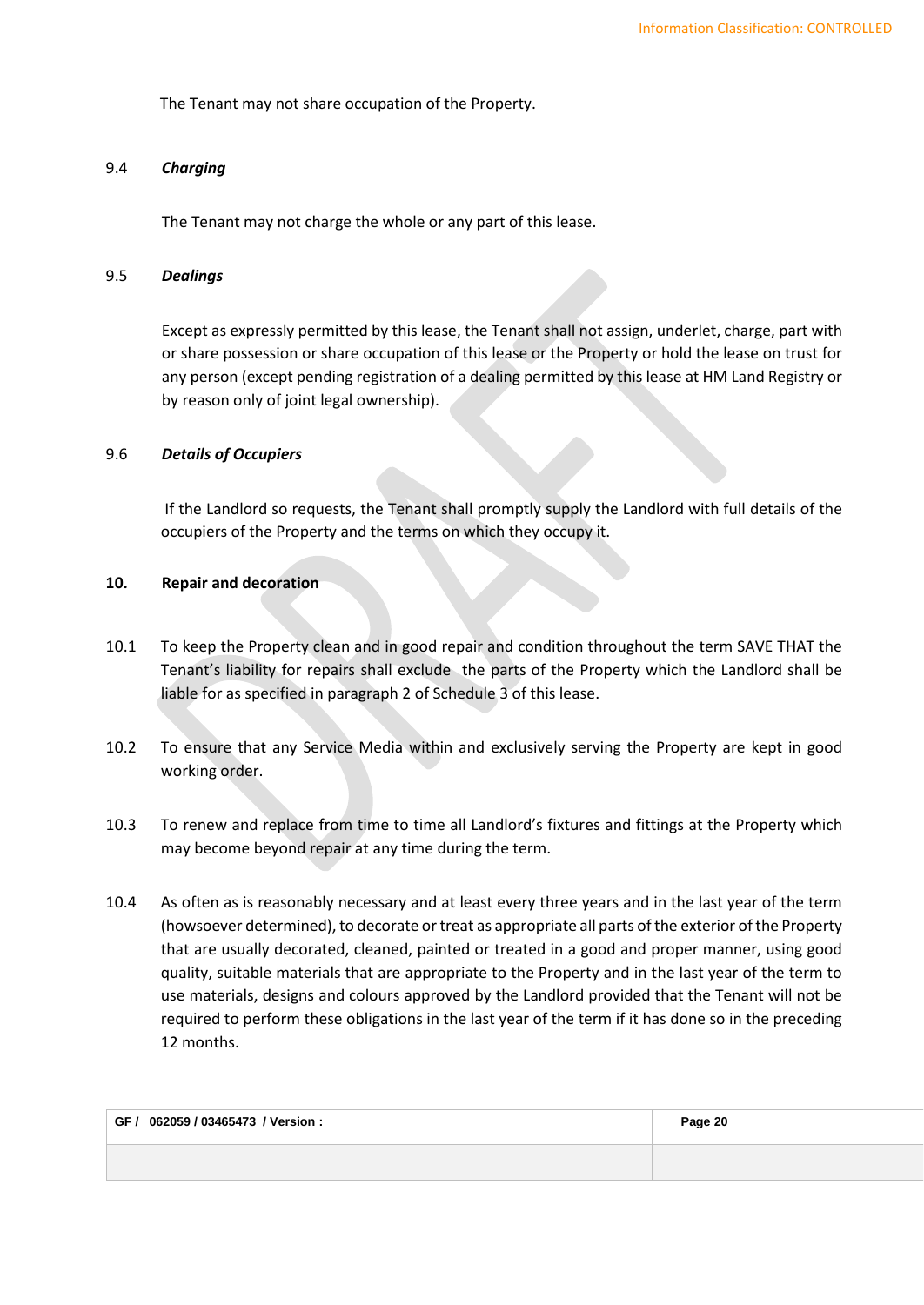#### **11. Refuse**

- 11.1 Not to keep or deposit any rubbish at the Property except suitably wrapped and sealed and placed in suitable receptacles.
- 11.2 To ensure that any rubbish and clinical waste is regularly collected from the Property by the local authority or any other waste collecting organisation.

# **12. Sewers and drains**

Not to allow to pass into the Service Media serving the Property any noxious or deleterious effluent or other substance which may obstruct or damage them or any other neighbouring property.

### **13. Compliance with laws and notices**

- 13.1 To obtain and observe and comply with the provisions and requirements of all planning and building regulations legislation affecting the Property and its use, and must indemnify the Landlord, and keep it indemnified, both during and following the end of the term, against all losses in respect of any contravention of the any planning requirements or building regulations and provide to the Landlord any application for planning permission and/or building regulations consents within a month of a submission;
- 13.2 To comply with all laws, licensing requirements, byelaws, regulations and best practice guidance (including but not limited to those of the Health & Safety Executive) relating to:
	- (a) the Property and the occupation and use of the Property by the Tenant and those authorised by the Tenant;
	- (b) the use or operation of all Service Media and machinery and equipment at or serving the Property whether or not used or operated, and shall, where necessary, replace or convert such Service Media within or exclusively serving the Property so that it is capable of lawful use or operation;
	- (c) any works carried out at the Property;
	- (d) the maintenance and use of all equipment kept, used or made available for use on or from the Property; and
	- (e) all materials kept at or disposed from the Property.

| GF / 062059 / 03465473 / Version : | Page 21 |
|------------------------------------|---------|
|                                    |         |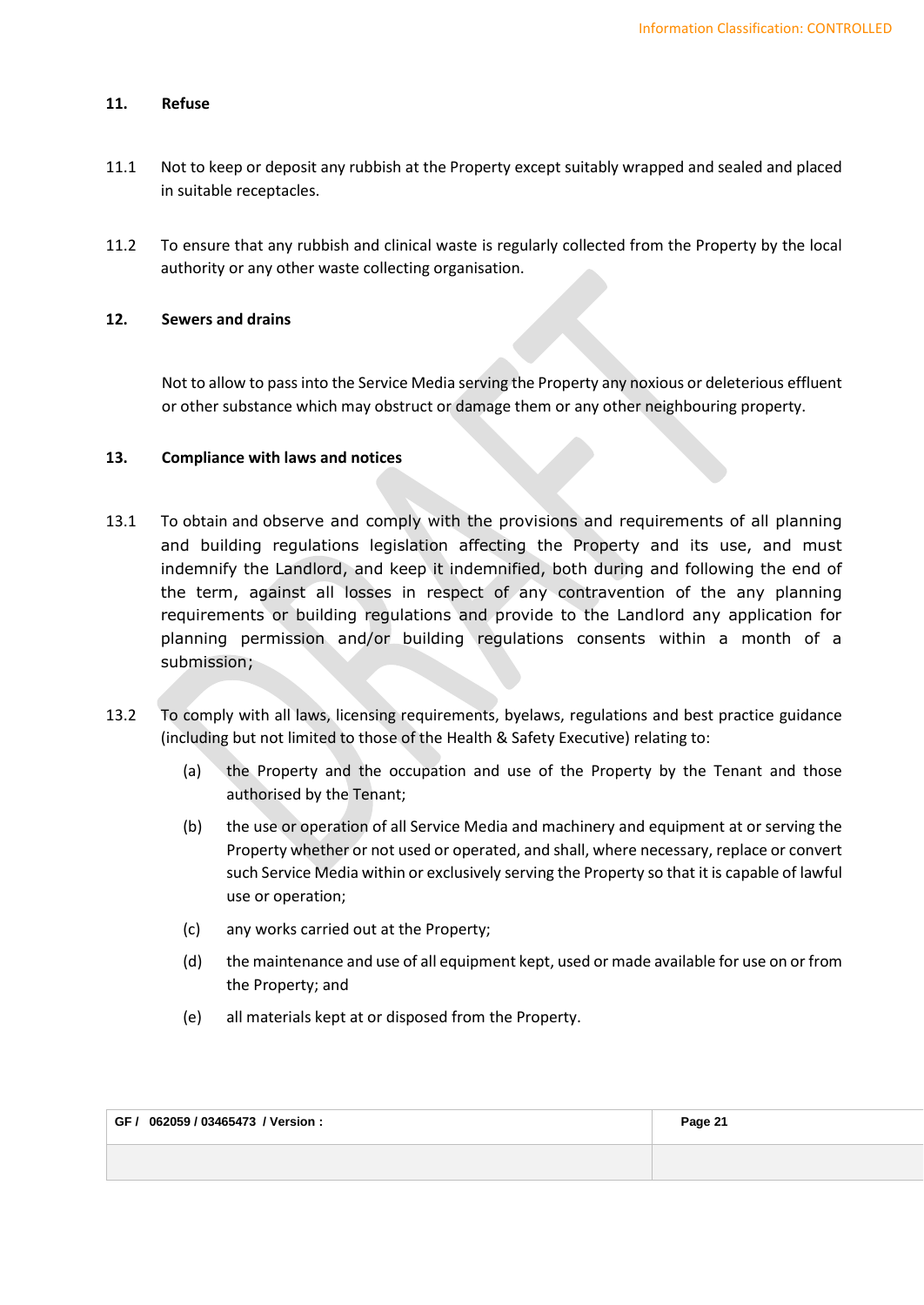- 13.3 Without prejudice to any obligation on the Tenant to obtain any consent or approval under this lease, the Tenant shall carry out all works that are required under any law to be carried out at the Property whether by the owner or the occupier including all and any contamination.
- 13.4 To carry out a risk assessment for all activities carried out on and from the Property in respect of the Permitted Use and provide a written copy to the Landlord within 14 days of written demand.
- 13.5 To carry out regular inspections of the Property (including but not limited to the primary electrical installations, boiler and heating systems, water tanks, fire alarms ,detection systems and apparatus and fire fighting equipment, air conditioning systems, dust and fume extraction apparatus, portable appliance equipment and all other equipment used at or from the Property and to carry out regular checks thereof to ensure all health & safety issues, hazards and repairs are identified and keep records of all inspections and provide copies of these to the Landlord within 14 days of written request. The inspections must include the areas the Landlord is responsible for repairing and any concerns identified with the areas the Landlord is responsible for to be reported to the Landlord immediately.
	- 13.6 Within five working days after receipt of any notice or other communication affecting the Property (and whether or not served pursuant to any law) the Tenant shall:
		- (a) send a copy of the relevant document to the Landlord; and
		- (b) take all steps necessary to comply with the notice or other communication and take any other action in connection with it as the Landlord may require.
		- 13.7 To comply with its obligations under the CDM Regulations, including all requirements in relation to the provision and maintenance of a health and safety file. The Tenant shall maintain the health and safety file for the Property in accordance with the CDM Regulations and shall give it to the Landlord at the end of the term.
		- 13.8 To supply all information to the Landlord that the Landlord reasonably requires from time to time to comply with the Landlord's obligations under the CDM Regulations.
		- 13.9 As soon as the Tenant becomes aware of any defect in the Property, it shall give the Landlord notice of it. The Tenant shall indemnify the Landlord against any liability under the Defective Premises Act 1972 in relation to the Property by reason of any failure of the Tenant to comply with any of the tenant covenants in this lease.
		- 13.10 To give the Landlord full particulars of any notice order or proposal affecting the Property as soon as the Tenant is aware of it.

| GF / 062059 / 03465473 / Version : | Page 22 |
|------------------------------------|---------|
|                                    |         |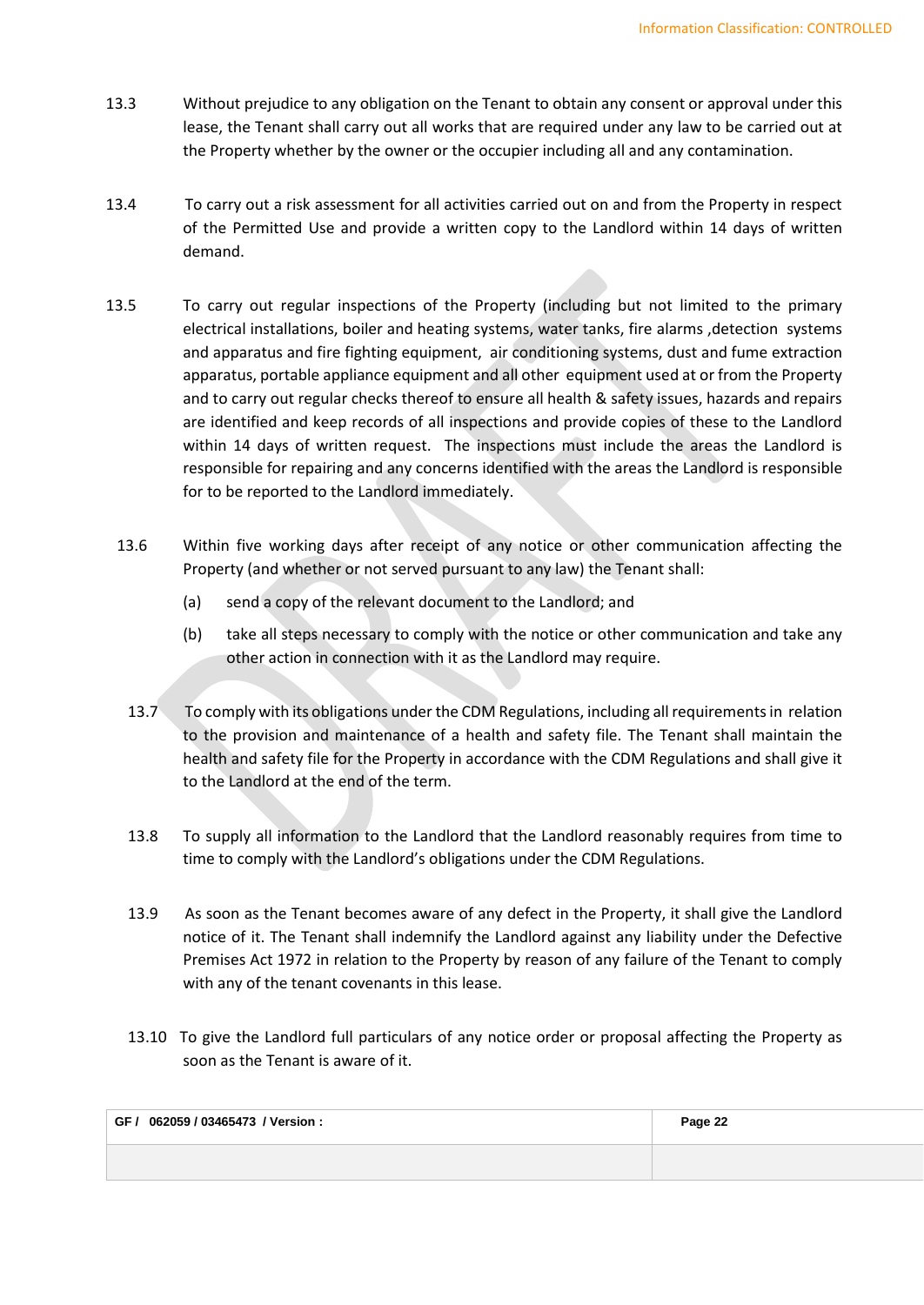# **14. Energy Performance Certificates**

- 14.1 The Tenant shall:
	- (a) co-operate with the Landlord so far as is reasonably necessary to allow the Landlord to obtain an Energy Performance Certificate and Recommendation Report for the Property including providing the Landlord with copies of any plans or other information held by the Tenant that would assist in obtaining an Energy Performance Certificate and Recommendation Report; and
	- (b) allow such access to any Energy Assessor appointed by the Landlord as is reasonably necessary to inspect the Property for the purposes of preparing an Energy Performance Certificate and Recommendation Report for the Property.
- 14.2 The Tenant shall not commission an Energy Performance Certificate for the Property without first giving two weeks' notice to the Landlord.

# **15. Encroachments, obstructions and acquisition of rights**

- 15.1 If a third party makes or attempts to make any encroachment over the Property or takes any action by which a right may be acquired over the Property, the Tenant shall at the Tenant's cost:
	- (a) immediately inform the Landlord and if the Landlord reasonably so requests, shall give the Landlord notice of that encroachment or action, or such other confirmation as the Landlord reasonably requires; and
	- (b) do such acts and things (including legal proceedings) as the Landlord reasonably requires to prevent or license the continuation of that encroachment or action SAVE that any legal proceedings to be taken shall be at the Landlord's cost.
	- 15.2 The Tenant shall not obstruct the flow of light or air to the Property nor obstruct any means of access to the Property.
	- 15.3 The Tenant shall not make any acknowledgement that the flow of light or air to the Property or that the means of access to the Property is enjoyed with the consent of any third party.
	- 15.4 If any person takes or threatens to take any action to obstruct the flow of light or air to the Property or obstruct the means of access to the Property, the Tenant shall:
		- (a) immediately inform the Landlord and if the Landlord reasonably so requests, shall give the Landlord notice of that action or obstruction, or such other confirmation as the Landlord reasonably requires; and

| GF / 062059 / 03465473 / Version : | Page 23 |
|------------------------------------|---------|
|                                    |         |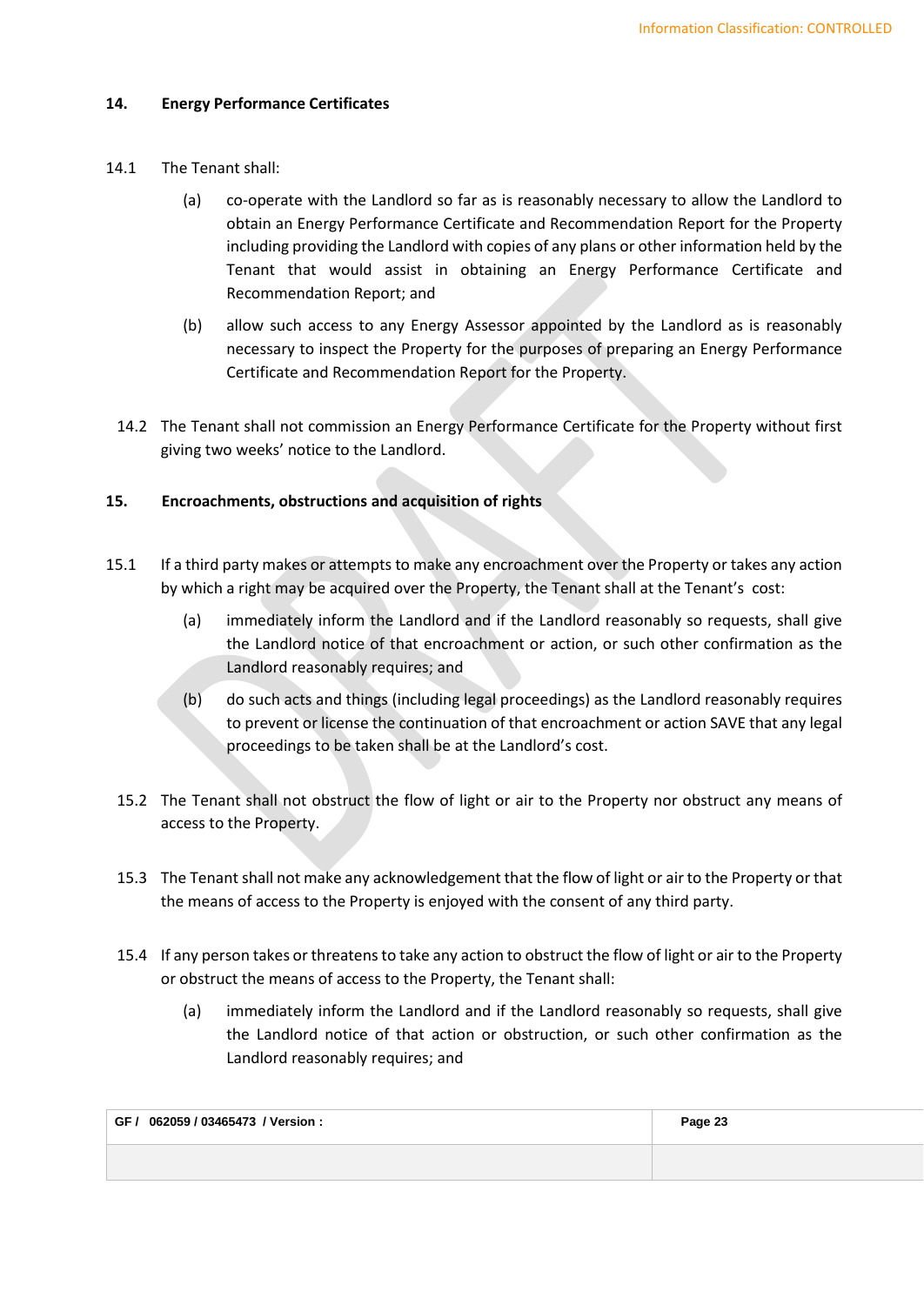(b) do such acts and things at the tenant's expense that the Landlord reasonably requires to prevent or secure the removal of the obstruction.

### **16. Notify defects**

To give notice to the Landlord of any defect in, or want of repair or damage to, the Property for which the Landlord may be responsible under this lease or any law, as soon as the Tenant becomes aware of it.

### **17. Third Party Rights**

- 17.1 To comply with and not to breach any obligations on the Landlord relating to the Third Party Rights insofar as they relate to the Property and not do anything (even if otherwise permitted by this lease) that may interfere with any Third Party Right.
- 17.2 To allow the Landlord and any other person authorised by the terms of any Third Party Right to enter the Property in accordance with its terms.

## **18. Remedy breaches**

- 18.1 If the Landlord has given the Tenant notice under clause 3.1 of this Lease , of any breach of any of the Tenant covenants in this lease relating to the repair or condition of the Property, to carry out all works needed to remedy that breach as quickly as possible, and in any event within the time period specified in the notice (or immediately if works are required as a matter of emergency) to the reasonable satisfaction of the Landlord.
- 18.2 To pay to the Landlord on demand the costs properly incurred by the Landlord in carrying out any works pursuant to [clause 4.2\(c\)](#page-10-2) (including any solicitors', surveyors' or other professionals' costs and expenses, and any VAT on them, assessed on a full indemnity basis).

#### **19. Indemnity**

- 19.1 To indemnify the Landlord against all liabilities, expenses, costs, (including but not limited to any solicitors', surveyors' or other professionals' costs and expenses, and any VAT on them, assessed on a full indemnity basis), claims, damages and losses (including but not limited to any diminution in the value of the Landlord's interest in the Property and loss of amenity of the Property) suffered or incurred by the Landlord arising out of or in connection with:
	- (a) any breach of any of the Tenant covenants of this lease; or

| GF / 062059 / 03465473 / Version : | Page 24 |
|------------------------------------|---------|
|                                    |         |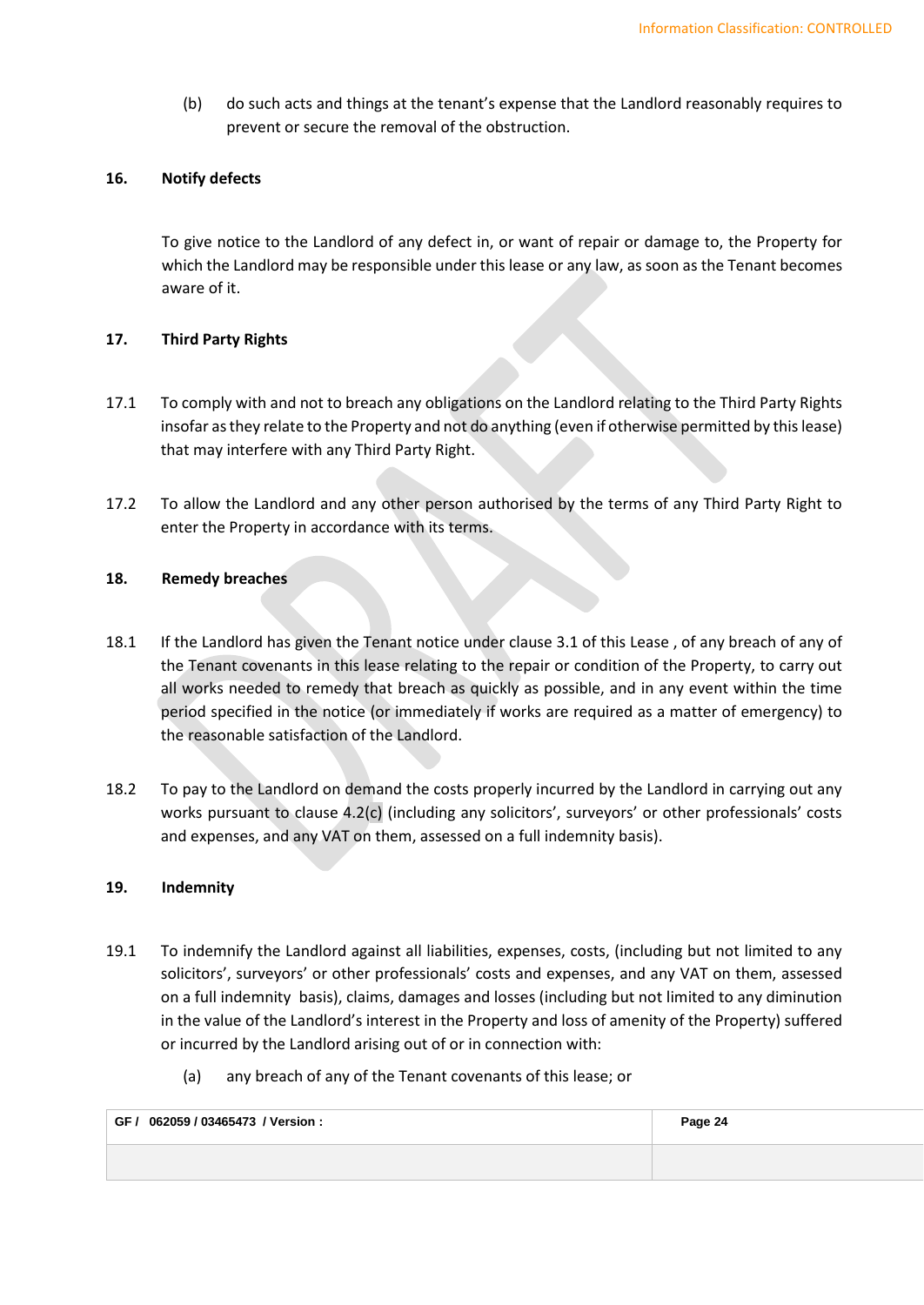(b) any act or omission of the Tenant, any undertenant or their respective workers, contractors or agents or any other person at the Property with the express or implied authority of any of them.

## **20. Returning the Property to the Landlord**

- 20.1 At the end of the term to return the Property to the Landlord in good and substantial repair, condition and decoration and in accordance with the Tenant covenants of this lease.
- 20.2 At the end of the Term, the Tenant shall, if so requested by the Landlord, remove any tenant's fixtures from the Property and remove any alterations it has made to the Property and any signs erected by the Tenant and make good any damage caused to the Property by that removal.
- 20.3 The Tenant irrevocably appoints the Landlord to be the Tenant's agent to store or dispose of any belongings or items which have been left by the Tenant on the Property for more than ten working days after the end of the Term. The Landlord shall not be liable to the Tenant by reason of that storage or disposal and shall be entitled to take such sums from any proceeds of sale to cover the Landlord's reasonable costs in storing and disposing of any items. The Tenant shall indemnify the Landlord in respect of any claim made by a third party in relation to that storage or disposal
- **21. Use**
- 21.1 Not to use the Property for any purpose other than for the Permitted Use.
- 21.2 Not to hold any political meeting or sale by auction at the Property.
- 21.3 Not to use the Property for any noisy, offensive, illegal or immoral purpose.
- 21.4 Not to do anything at the Property which may be or become a nuisance or annoyance, or cause loss, damage or injury, to the Landlord or the occupiers of any neighbouring property.
- 21.5 Not to overload any structural part of the Property nor any Service Media, machinery or equipment at or serving the Property.
- 21.6 Not to carry out any commercial activity other than those permitted by this lease.

| GF / 062059 / 03465473 / Version : | Page 25 |
|------------------------------------|---------|
|                                    |         |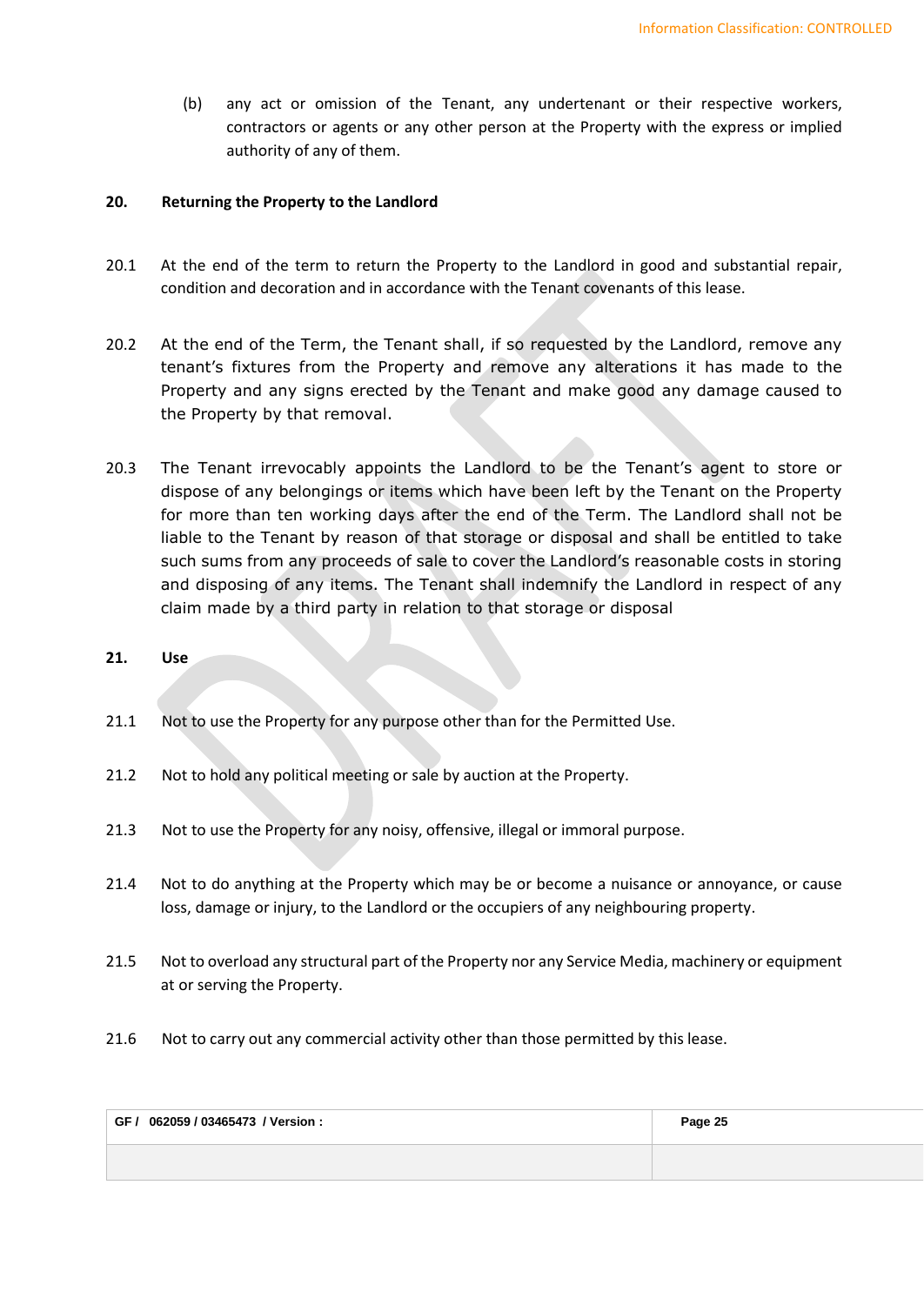21.7 Not to store articles of a dangerous nature other than connected to the Permitted Use. Any articles of a dangerous nature must be stored in accordance with manufacturers, supplier's, Insurer's, Fire Service or Landlord's recommendations and all necessary precautions must be taken against fire, pollution and contamination.

| GF / 062059 / 03465473 / Version : | Page 26 |
|------------------------------------|---------|
|                                    |         |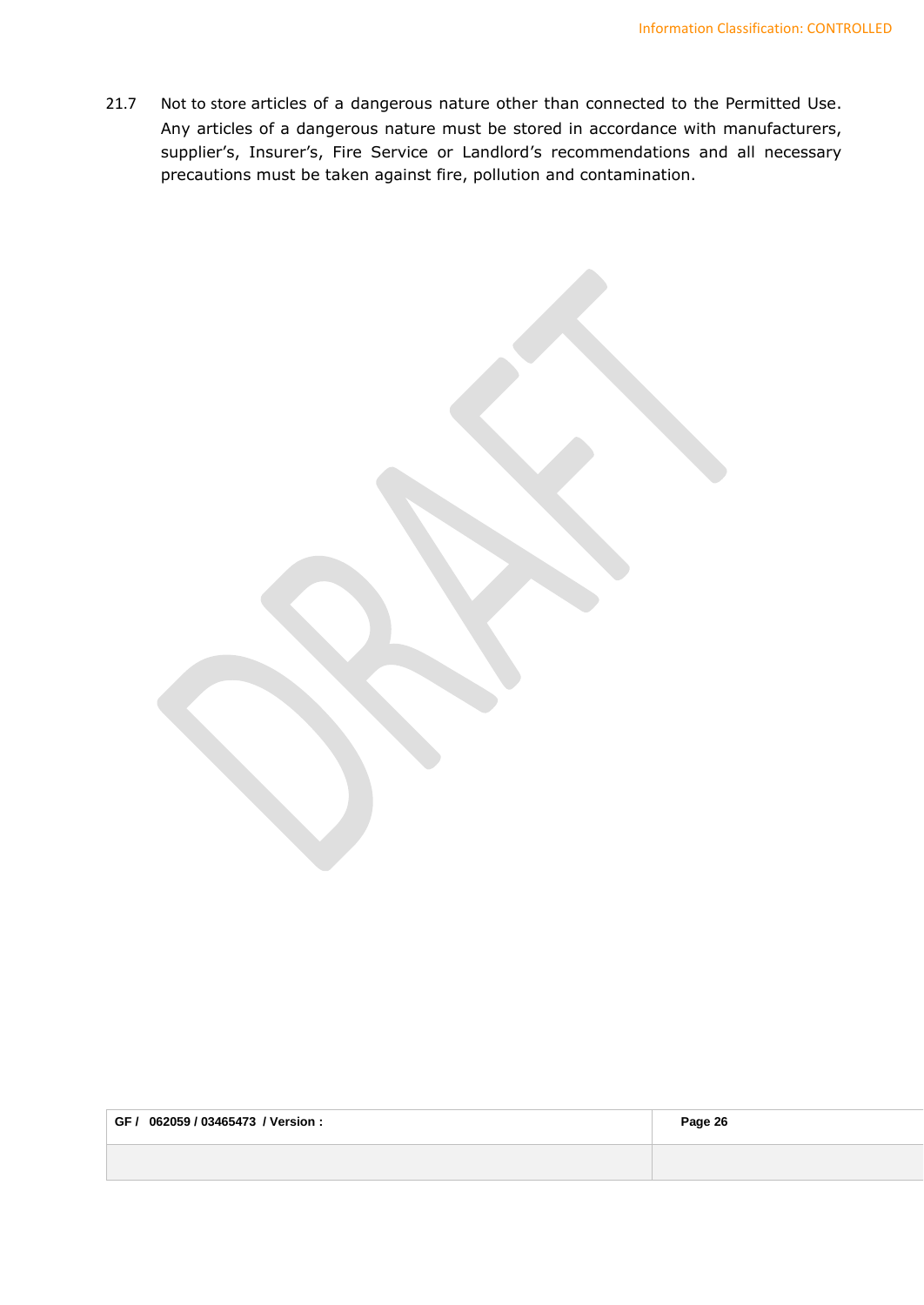# <span id="page-26-0"></span>**1. Quiet enjoyment**

The Landlord covenants with the Tenant, that, so long as the Tenant pays the rents reserved by and complies with its obligations in this lease, the Tenant shall have quiet enjoyment of the Property without any interruption by the Landlord or any person claiming under the Landlord except as otherwise permitted by this lease.

# **2. Repairs**

The Landlord shall maintain the external structural parts of the container units or other structures and the exterior doors and windows and their frames and fittings but not the glass

# **3. Insurance**

# **3.1. Landlord's obligation to insure**

- 3.1.1. Subject to paragraph [3.1.2a](#page-26-1)nd paragraph [3.1.3](#page-26-2) of this Schedule, the Landlord must keep the Property insured against loss or damage by the Insured Risks for the Reinstatement Cost.
- <span id="page-26-1"></span>3.1.2. The Landlord shall not be obliged to insure:
- 3.1.2.1. the Excluded Insurance Items or repair any damage to or destruction of the Excluded Insurance Items.
- 3.1.2.2. any alterations to the Property carried out after the date hereof that form part of the Property unless:
	- a) those alterations are permitted or required under this lease; and
	- b) those alterations have been completed in accordance with this lease and (where applicable) in accordance with the terms of any consent or approval given under this lease; and
	- c) the Tenant has notified the Landlord of the amount for which those alterations should be insured and provided evidence of that amount that is satisfactory to the Landlord (acting reasonably); or
- <span id="page-26-2"></span>3.1.2.3. the Property when the insurance is vitiated by any act or omission of the Tenant or any Authorised Person.
	- 3.1.3. The Landlord's obligation to insure is subject to any limitations, excesses and conditions that may be imposed by the insurers.

| GF / 062059 / 03465473 / Version : | Page 27 |
|------------------------------------|---------|
|                                    |         |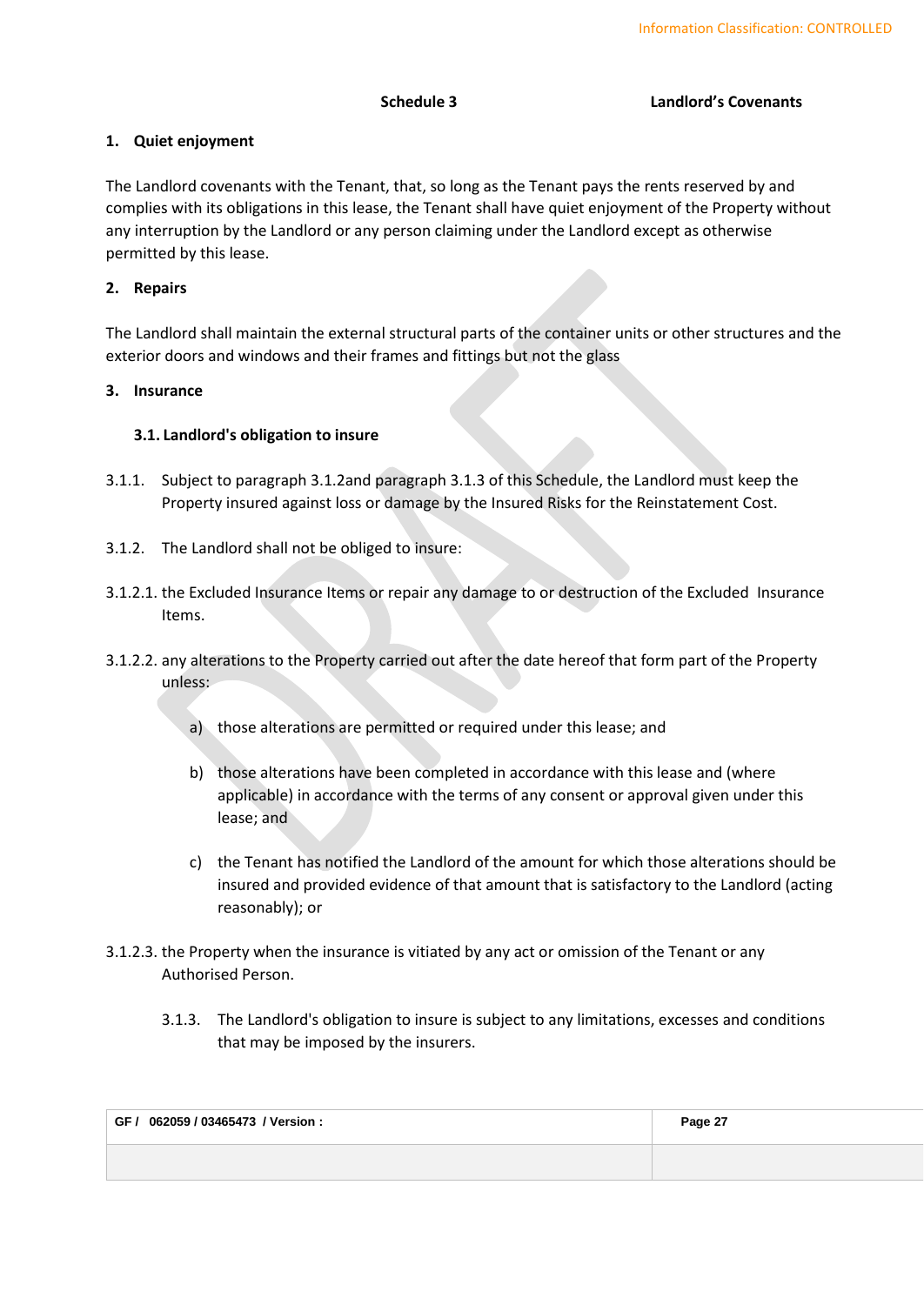### **3.2. Landlord's obligation to reinstate following damage or destruction by an Insured Risk**

- 3.2.1. Subject to paragraph [3.2.2](#page-27-0) and [3.3](#page-27-1) of this Schedule , following any damage to or destruction of the Property or the Landlord's Property by an Insured Risk, the Landlord must use reasonable endeavours to obtain all necessary planning and other consents to enable the Landlord to reinstate the Property except that the Landlord shall not be obliged to:
	- a) reinstate unless all necessary planning and other consents are obtained;
	- b) provide accommodation or facilities identical in layout or design so long as accommodation reasonably equivalent to that previously at the Property and its access, services and amenities is provided; or
	- c) reinstate after a notice to terminate has been served pursuant to this Schedule 3.
- <span id="page-27-0"></span>3.2.2. The Landlord shall not be obliged to rebuild or reinstate the Property if the insurance policy or policies effected by the Landlord has or have been vitiated in whole or in part as a result of any act or omission of the Tenant or any Authorised Person and the Landlord or the Tenant may terminate this lease by giving notice to the other within six months from and including the date on which the Building Damage occurred.
- <span id="page-27-4"></span>3.2.3. In the event that the insurance policy or policies effected by the Landlord has or have been vitiated in whole or in part as a result of any act or omission of the Tenant or any Authorised Person, the Tenant shall reimburse the Landlord on demand all cost incurred in repairing any damage to the Landlord's Property (and any reinstatement of the Property) and the costs of any demolition and site clearance.

# <span id="page-27-1"></span>**3.3. Termination if reinstatement impossible or impractical following Building Damage by an Insured Risk**

Following Building Damage by an Insured Risk, if the Landlord (acting reasonably) considers that it is impossible or impractical to reinstate the Building Damage, the Landlord may terminate this lease by giving notice to the Tenant within six months from and including the date on which that Building Damage occurred.

#### <span id="page-27-2"></span>**3.4. Building Damage by an Uninsured Risk**

- <span id="page-27-3"></span>3.4.1. If due to Building Damage by an Uninsured Risk, then, within one month from and including the date on which that Building Damage occurred, the Landlord must either:
	- a) terminate this lease by giving notice to the Tenant; or
	- b) notify the Tenant that it intends to reinstate the relevant parts of the Property at its own cost.

| GF / 062059 / 03465473 / Version : | Page 28 |
|------------------------------------|---------|
|                                    |         |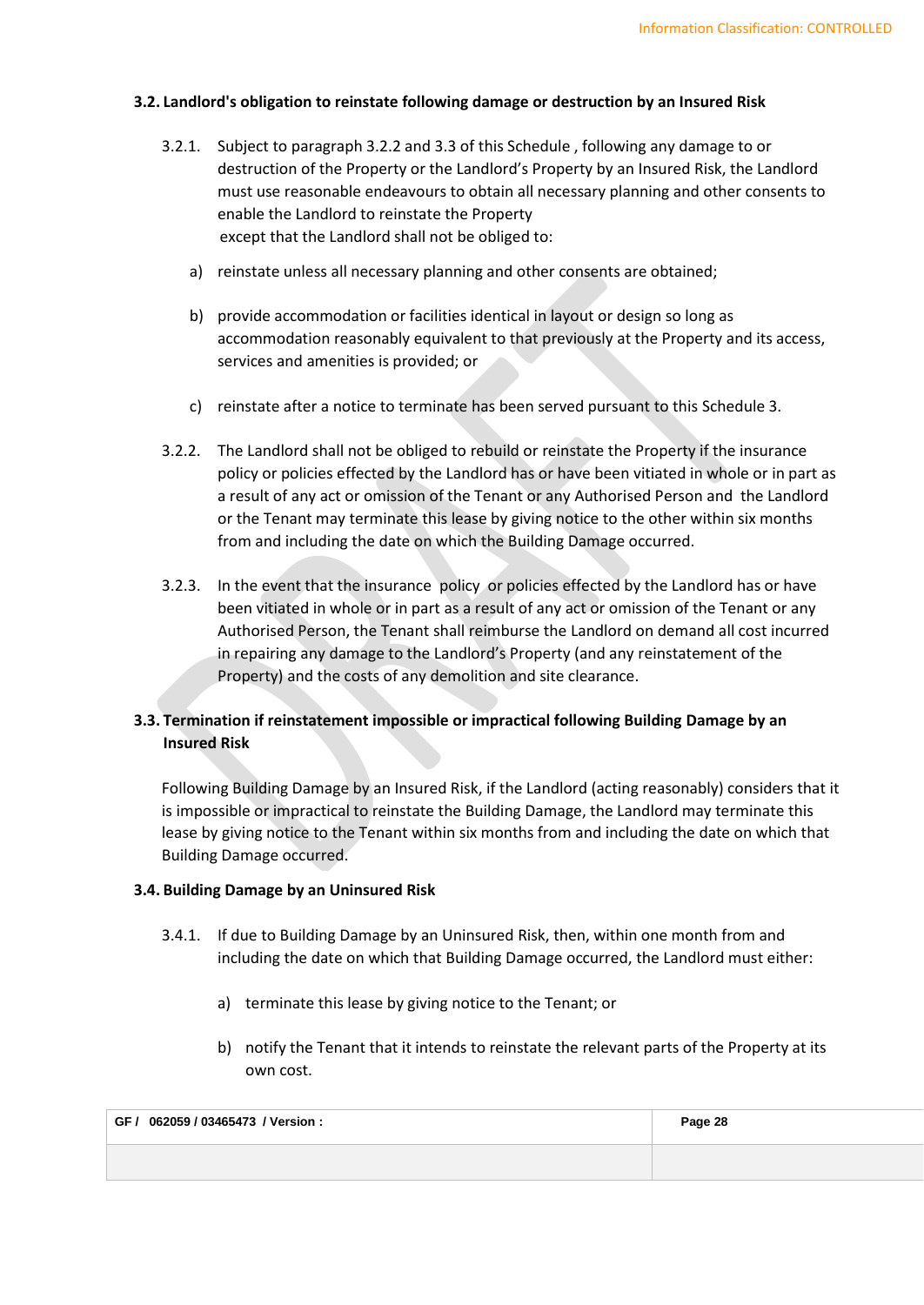- 3.4.2. If the Landlord notifies the Tenant under paragraph [3.4.1](#page-27-2) that it intends to reinstate the Property, then the Landlord must use:
	- a) reasonable endeavours to obtain all necessary planning and other consents to enable the Landlord to reinstate the relevant parts of the Landlord's Property; and
	- b) its own monies to reinstate the Property but the Landlord shall not be obliged to:
		- (i) reinstate unless all necessary planning and other consents are obtained;
		- (ii) provide accommodation or facilities identical in layout or design so long as accommodation reasonably equivalent to that previously at the Property and its access, services and amenities is provided; or
		- (iii) reinstate after a notice to terminate has been served pursuant to this clause [3.4.1\(](#page-27-2)[a\).](#page-27-3)
- 3.5. If paragraph 5.1 applies but the Landlord has not served a notice under either paragraph 3.4.1 a) or 3.4.1 b) by the date which is 3 months from and including the date on which the relevant Building Damage occurred, the Tenant may at any time thereafter terminate this lease by giving notice to the Landlord provided that such notice is served before the Property is made fit for occupation and use and accessible
- 4. Consequences of termination
- 4.1. If either party gives a notice to terminate this lease in accordance with this [Schedule 3:](#page-26-0)
	- 4.1.1. this lease shall terminate with immediate effect from the date of the notice;
	- 4.1.2. none of the parties shall have any further rights or obligations under this agreement except for the obligation of the Tenant to reimburse the Landlord pursuant to paragraph [3.2.3](#page-27-4) of this Schedule and except for the rights of any party in respect of any earlier breach of this lease; and
	- 4.1.3. any proceeds of the insurance for the Landlord's Property shall belong to the Landlord.

EXECUTED as a deed by THE CORNWALL COUNCIL Whose common seal was Affixed hereto in the presence of:

| 062059 / 03465473 / Version :<br>GF | Page 29 |
|-------------------------------------|---------|
|                                     |         |